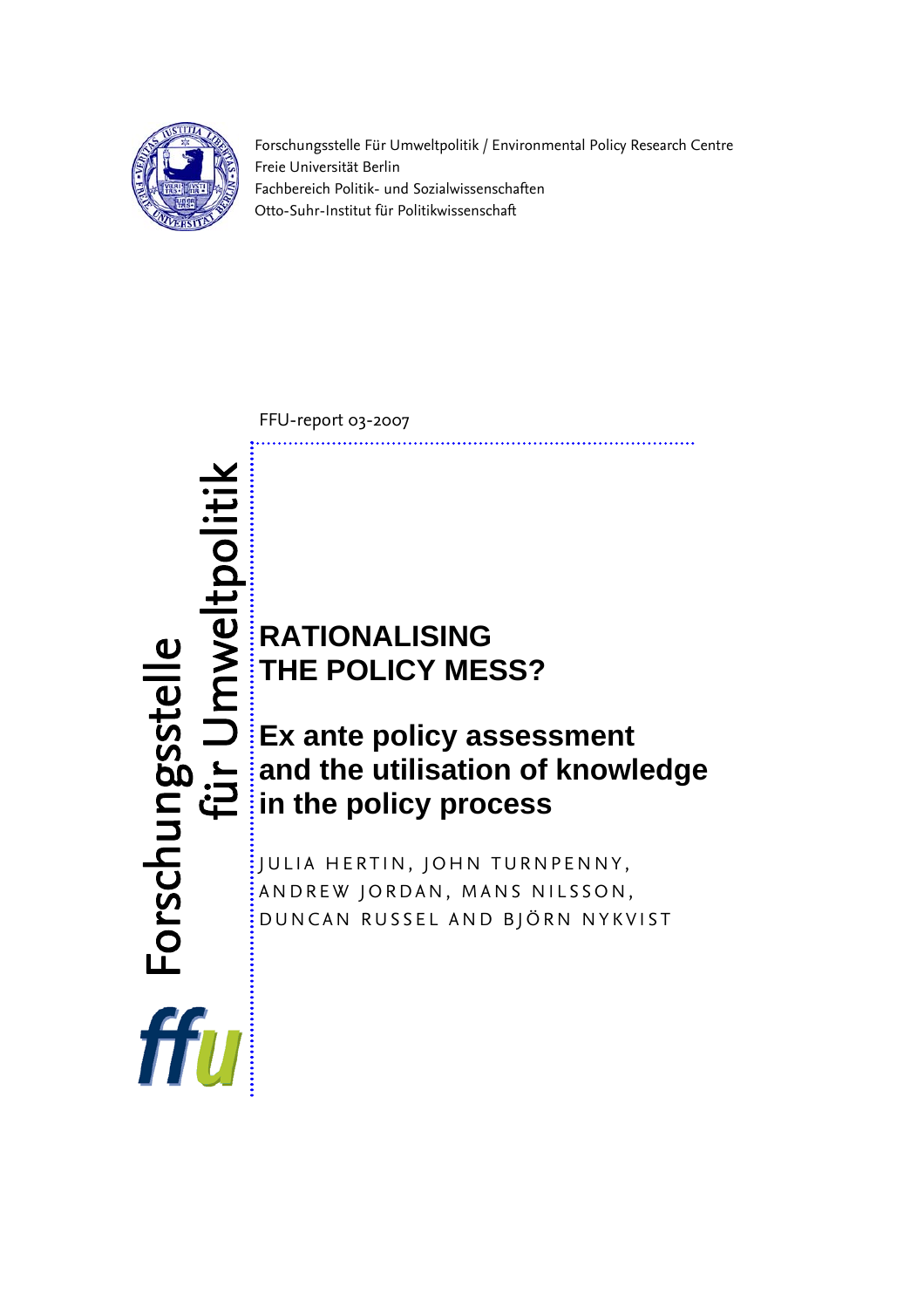The research was funded by the European Commission under the Sixth Framework Programme. It formed part of the MATISSE project (Methods and Tools for Integrated Sustainability Assessment). The authors would like to thank Anneke von Raggamby and Ingmar von Homeyer of Ecologic for their work on five of the EU cases.

> ISSN 1612-3026 FFU-rep 03-2007



**Forschungsstelle Für Umweltpolitik Freie Universität Berlin** Fachbereich Politik- und Sozialwissenschaften Otto-Suhr-Institut für Politikwissenschaft

Ihnestr. 22 14195 Berlin

> telefon +49-30-838 566 87 fax +49-30-838 566 85 email [ffu@zedat.fu-berlin.de](mailto:ffu@zedat.fu-berlin.de) internet http://web.fu-berlin.de/ffu/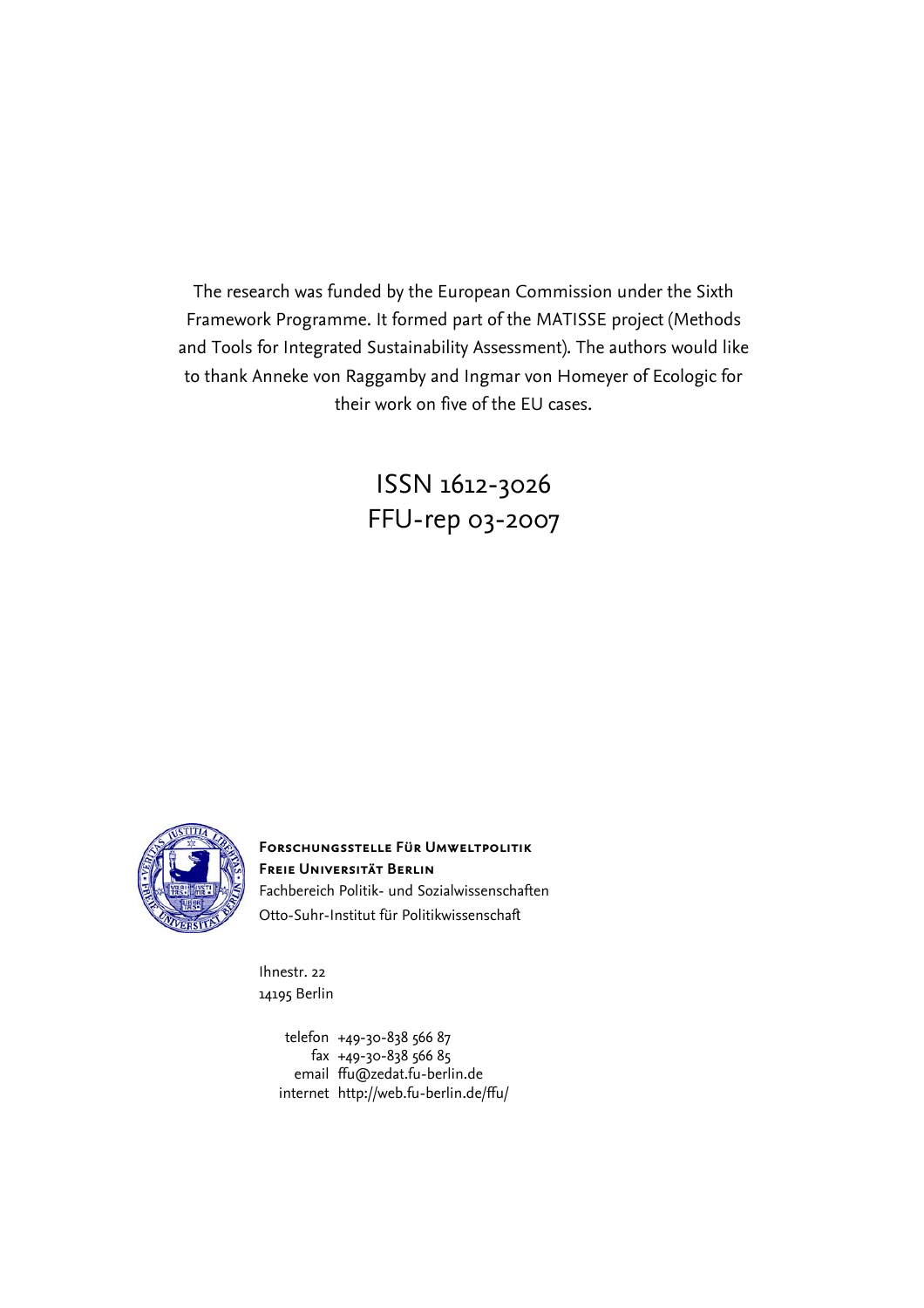### Abstract

Procedures for the ex ante assessment of public policies are currently in vogue across the OECD. Their design is typically informed by an instrumentally rational model of problem solving, which assumes that knowledge is collected, evaluated and then translated straightforwardly into 'better policies'. This model has, it seems, been little affected by more than three decades of academic research which has demonstrated tha tthe reality of every-day policy-making is far messier. This paper analyses whether the uptake of ex ante assessment of policies is nonetheless capable of providing new opportunities for knowledge to inform processes of policy deliberation and learning. Drawing on an analysis of policy assessment procedures in three countries and the European Commission, it finds that there are several ways in which assessment knowledge is used in the policy process. Moreover, its argues that policy learning occurs despite, rather than because of the instrumental design of the new assessment procedures, which tends to act as a barrier to open deliberation and knowledge utilisation.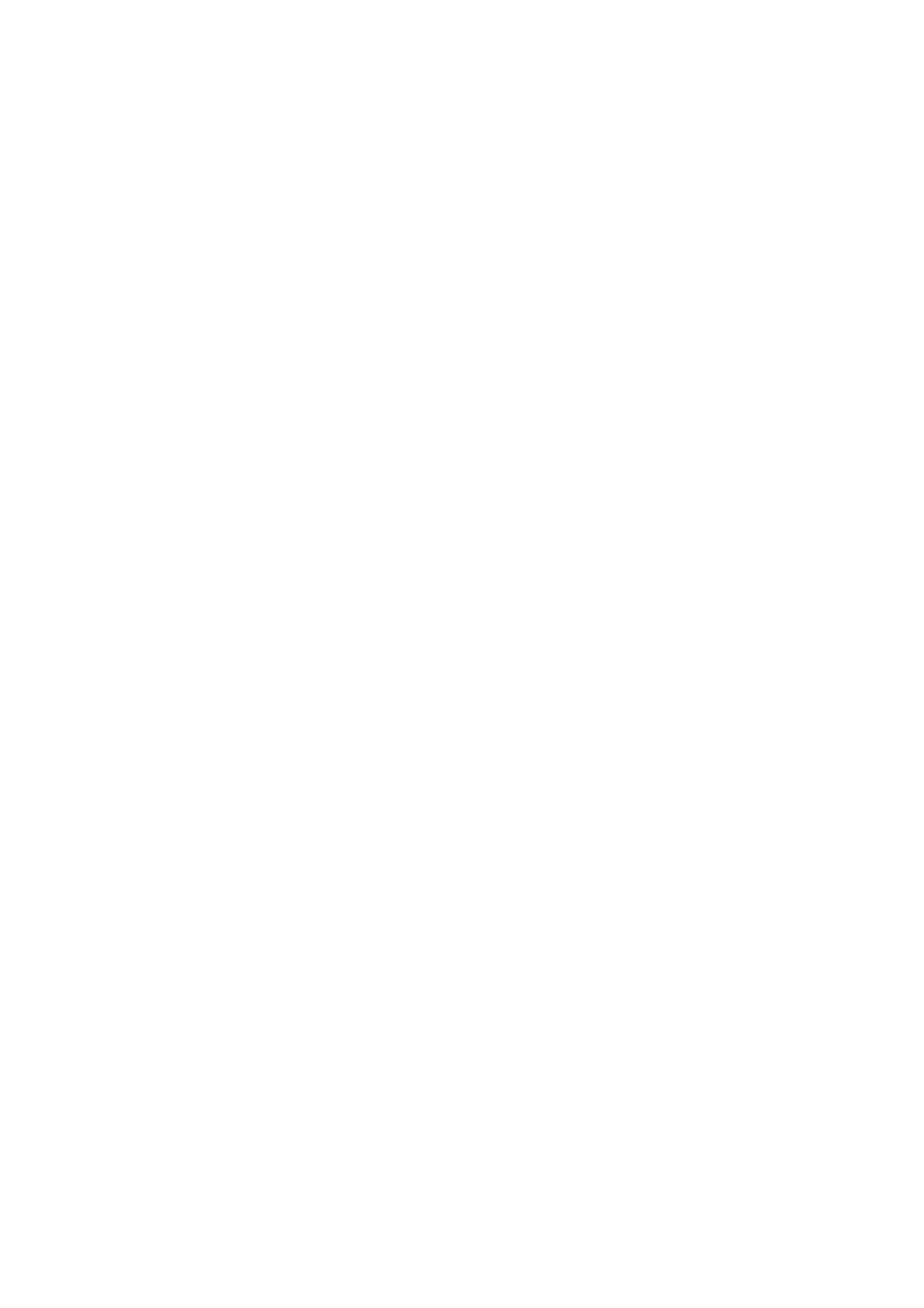"We are living in interesting times for anyone concerned with the theory and practice of appraisal" (Owens et al, 2004: 1944). Formal procedures for policy level ex ante assessment are currently experiencing a remarkable level of interest in the European Union (EU) (Jacob et al, 2007; Radaelli 2005), but also well beyond (OECD 1997; 2004). These procedures come in different guises, such as Regulatory Impact Assessment (RIA), Sustainability Impact Assessment and Impact Assessment (IA), and seek to achieve different things (Radaelli, 2005). Broadly speaking they all aim to identify the major impacts of a proposed new policy, are carried out before the final decision on the policy is taken, follow a formal administrative procedure and result in a formal report or statement. While the set-up and diffusion of these procedures has been the focus of a number of comparative studies (e.g. OECD, 1997 and 2004; Radaelli, 2005), the existing literature has little to say about what, if any, impact they have on the actual processes and outputs of policy making. This is somewhat curious given that their underlying aim is precisely 'to inform decision makers by predicting and evaluating the consequences of various activities according to certain conventions' (Owens et al, 2004: 1944).

Our purpose in this paper is to go beyond simply describing the different assessment procedures in various jurisdictions and/or reviewing their quality based on a documentary analysis of the resulting statements (e.g. Lee and Kirkpatrick 2004; Wilkinson et al 2004). While these things are worthy of analysis, in this paper we explore what role assessments play in the wider policy-making process. We assess their influence through examining the uses to which evidence generated within formal *ex ante* assessments is put. In the past, the consensus has generally been that policy assessment and evaluation had only very limited effect on policy decisions (Weiss 1999, Owens et al 2004). The proliferation of policy assessment makes it even more important than ever to pose and seek to answer "fundamental questions… about the nature of appraisal and its role in the political process" (Owens et al 2004, p1944). In principle, we might expect the increased uptake of policy level procedures to have altered this somewhat pessimistic picture. First, previous assessment processes tended to be 'end of pipe' – conducted when there was less in policy terms to play for. Recent efforts to 'upstream' assessment into the earlier stages of decision-making and to link it more strongly into central level policy making should have opened opportunities for knowledge-induced policy change. Second, the problem was traditionally cast in terms of how to get policy makers to listen to knowledge developed externally by scientists (Nutley et al 2007). Ex ante policy assessment, in contrast, requires policy makers themselves to collate and evaluate evidence before making policy. On the other hand, the new assessment procedures are still firmly rooted in a positivist view of public policy-making. They are designed in a way that corresponds with a rational model of problem solving based on a conception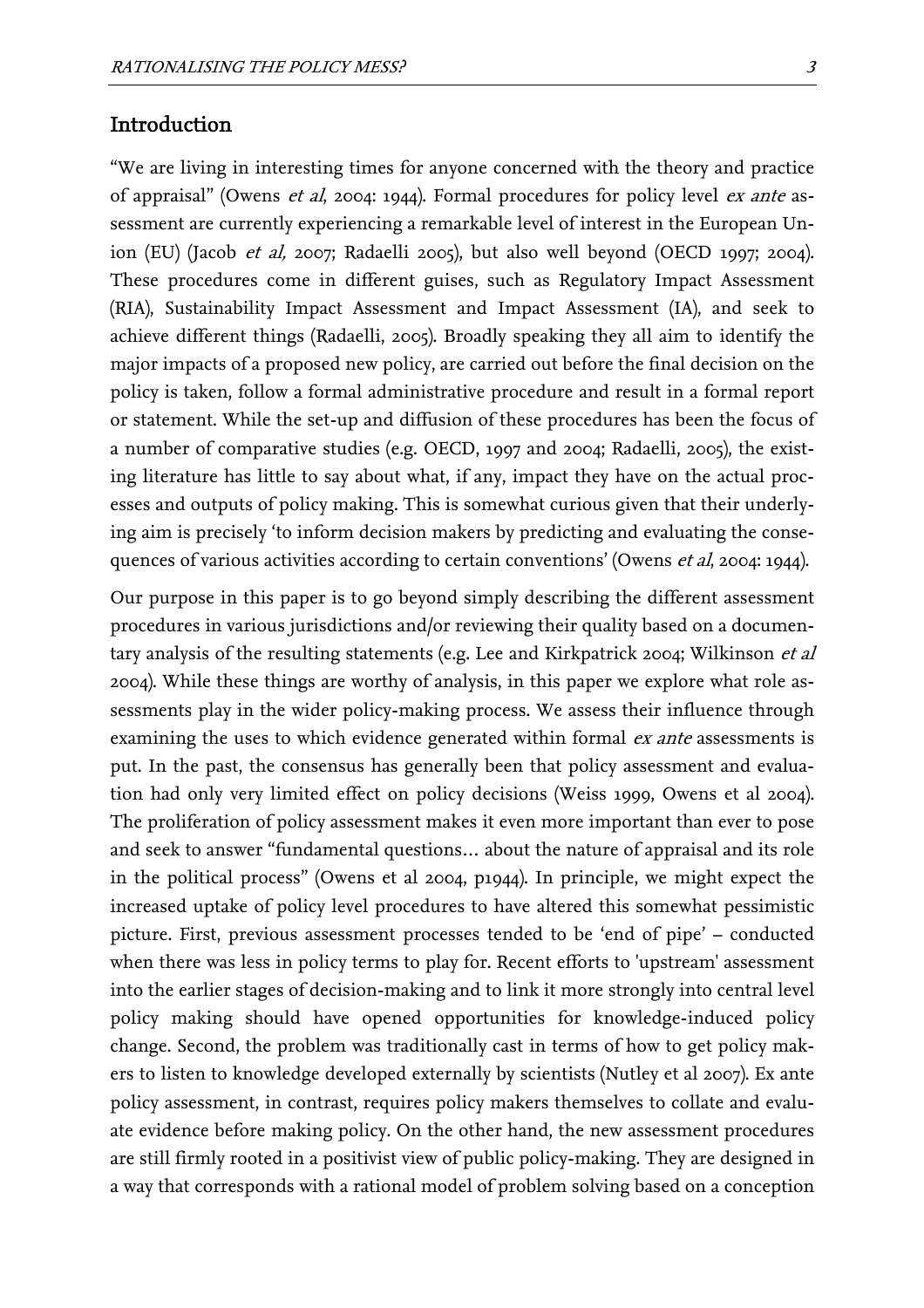of a linear policy process. Typically, the handbooks and guidance disseminated to policy makers set out a sequence of analytical steps that policy assessments should follow. These clearly mirror the same linear, rational phases as conventional planning guidelines and lower level forms of assessment such as Environmental Impact Assessment. The process normally begins with the identification of a policy problem or objective, runs through an analysis of options and respective impacts and leads to a weighing up of alternatives with a final selection of the 'best' policy choice (see for example OECD 1997 and CEC 2005). In this conception, policy assessment is - at least implicitly - based on a number of assumptions about the policy process and the role of knowledge within it. For example, it suggests that policies are designed to address identified problems or objectives, that the impacts of planned policies can be anticipated with a certain degree of accuracy, that there is a central decision-maker who selects a policy option on the basis of expected net benefits and that 'better' information necessarily leads to more 'rational' policies.

It is curious that the basic rationale for, and design of, policy assessment has been so little affected by at least three decades of research in political science, sociology, administrative studies and other disciplines that have fundamentally questioned the traditional view of both the policy process and the role of policy analysis. Without attempting to summarise varied and complex bodies of literature, three main aspects can be highlighted. First, most scholars of political science would argue that while the policy cycle may under certain circumstances be a useful heuristic device, a rational, linear conception of the policy process is not an empirically robust model (Sabatier and Jenkins-Smith 1993). Influential authors emphasise that political decision-making is characterised by discontinuities, dynamic change and a loose coupling between problems and policies (Sabatier and Jenkins-Smith, 1999, Kingdon 1995). Second, it has long been accepted that there is usually no unitary decision-maker or central steering mechanism. Instead, policy decisions are the outcome of complex actor and interest constellations and the range of available policy options is limited by institutional pathdependencies and actor constellations (e.g. Sabatier, 1999). Third, knowledge is seen to have a far more varied role in the policy process than the positivist model would suggest (deLeon 1997, see also Owens, 2004). A range of authors with a more post-positivist orientation emphasise the important role of ideas, argumentation and discourse in shaping policy debates and ultimately decision-making (Majone 1989, Fischer and Forester 1993). In this view, knowledge is not merely constituted by factual information, that is generated to help solve problems. Instead, knowledge is strategically used by different actors - typically in competitive fashion - to structure policy problems and solutions, to advance their positions, and to gain influence (see also Radaelli 1995).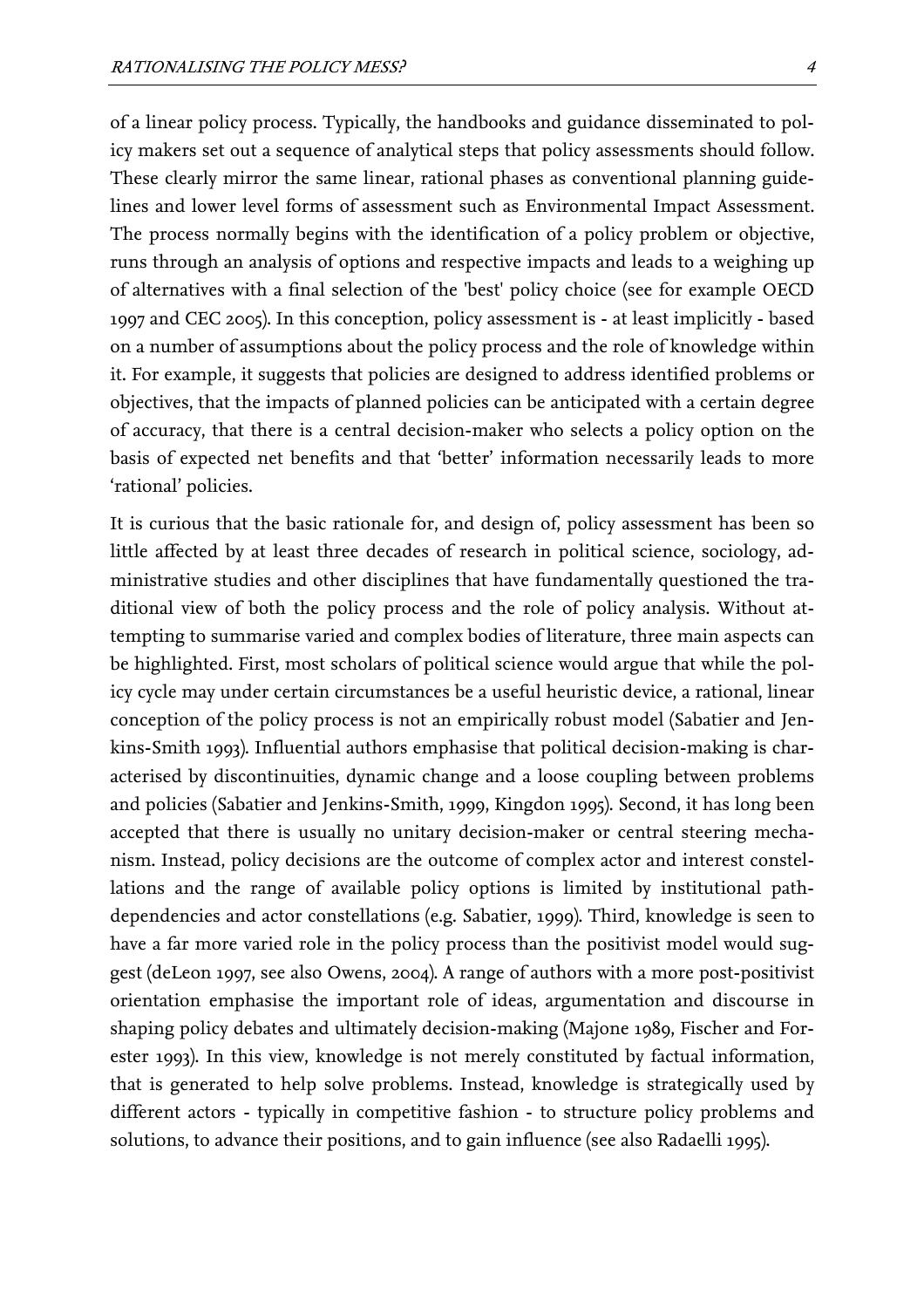This increasingly visible discrepancy has led to intense discussions in the literature (e.g. Cashmore 2004). Consequently, many authors have called for new 'participatory' or 'critical' forms of policy analysis and assessment (deLeon 1992; 1997; Fischer 1993, Dryzek 1990). Others have pointed to the pointed to the (perceived) failure of the postpositivist camp to develop approaches that go beyond an analysis of competing frames, claims and norms and help translate these into collective decision-making (van Eeten, 1999).

In a recent paper, Owens et al (2004) have rejected the polarisation between the technical-rational model and its post-positivist critique on the basis of both empirical and theoretical grounds. They challenge the common post-positivist view that policy analysis must be fundamentally reinvented to fulfil this role, suggesting that learning opportunities may well be provided through the more traditional forms of policy analysis. They claim that "experience suggests that even quite technical procedures have, as an unintended effect, provided important apertures for deliberation and learning" (p. 1950) between different frames and coalitions. However, they see the need for much empirical work to better understand whether such a role exists today and under what conditions it might be possible in the future. This paper explores the scope for initiating deliberation and learning through some of the policy-level assessment procedures that are now proliferating in OECD countries. More specifically, it focuses on routinised ex ante assessment activities undertaken or initiated by policy making units in the administrative parts of government. The analysis is organised around four research questions:

- 1. How is the role of assessment conceptualised in the four jurisdictions and what is the stated purpose of the procedure? Here, our main reference points are the legal frameworks and guidance documents published by different parts of government. The aim is to validate our assumption that the dominant model of policy-level assessment is still that of technical-rational analysis.
- 2. To what extent does policy level assessment follow the formal rules defined by procedural guidelines and handbooks? Where do we find variation and why? Specific attention is given to whether a gap between rational procedures and messy policy processes is manifest in practice.
- 3. Which function(s) does ex ante assessment fulfil in practice? Does it serve different functions for different actors? Here, we aim to explore in more depth whether we can indeed detect the opportunities for policy learning referred to by Owens et al. (2004) or whether other functions are dominant.
- 4. Which factors determine the function of assessment practice in the policy-making process? Is there systematic variation between policy areas, instruments and actors? This question aims to draw out generic explanations of the results.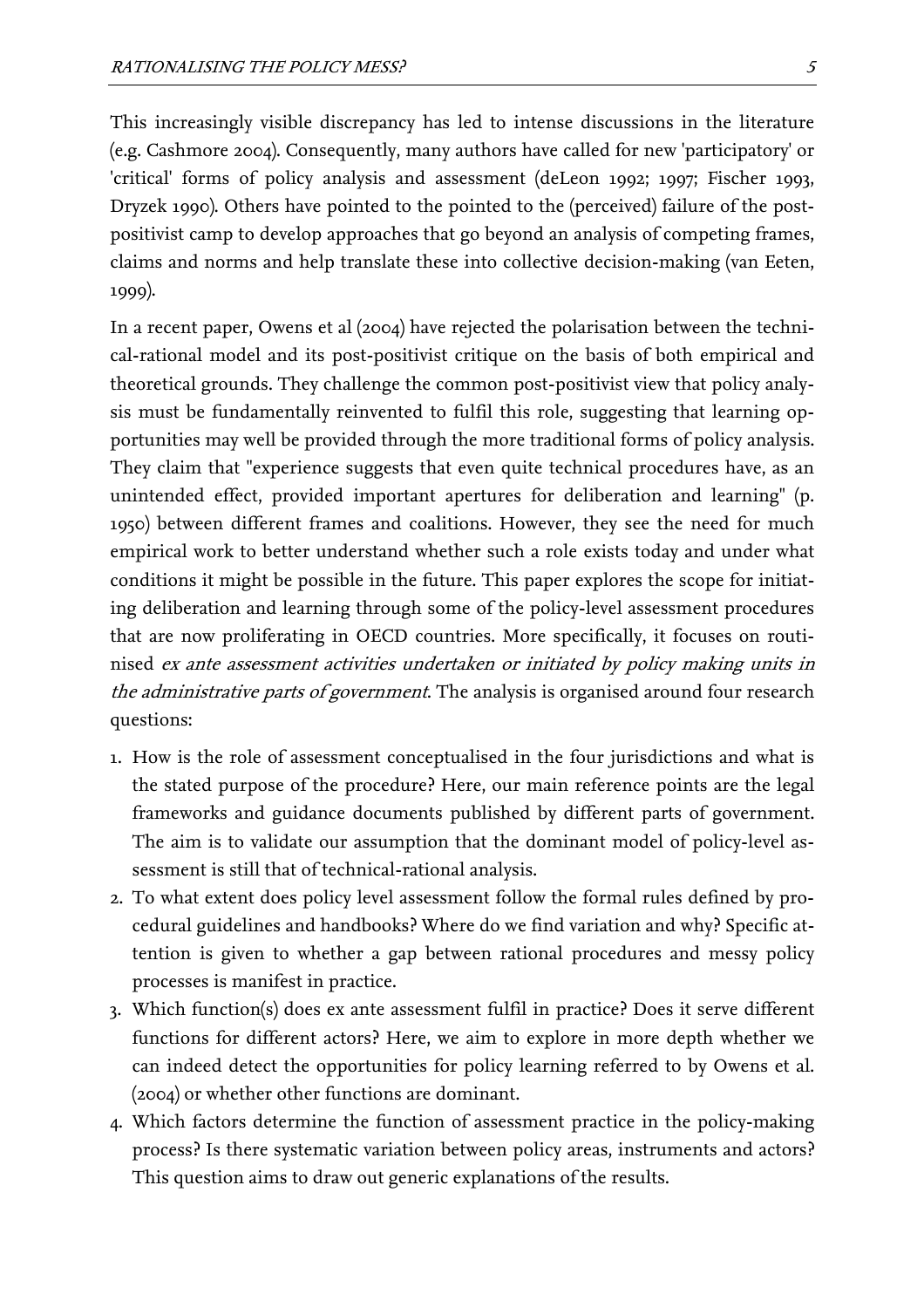While most of the policy assessment literature has focussed on comparative accounts of the proliferation of assessment procedures, other social science branches have dwelled deeper into science-policy interface. Several decades of research into the use of knowledge in policy-making has suggested that the relationship is far from simple. The early literature - often referred to as the 'study of knowledge utilisation' - has grappled with the finding that knowledge is often not used a basis for decisionmaking, for example in health, social or education policy (e.g. Caplan et al 1975, Knorr 1977, Francis et al 1980, Corwin and Seashore Louis, 1982, Deshpande 1981). Studies examining social science more broadly as well as evaluations or assessments concluded that decision-makers rarely 'learned' from knowledge in a straightforward way. The reasons put forward to explain this phenomenon fall into two broad categories. First, a wide range of barriers are identified that impede the flow of information from researchers to decision-makers. Amongst the many obstacles that have been observed are, for example: shortcomings of the research itself, problems in spelling out findings in an accessible and relevant way, lack of dissemination or access to policy and the related questions of resources, skills and incentives or the transformation of messages during communication process (Romsdahl 2005). Second, it was observed that decision-makers often use knowledge to suit their own interest (Owens, 2005). While studies emphasise different aspects and individual authors apply different terminologies, three types of knowledge use emerge from the knowledge utilisation literature (cf. Weiss (1999: 470) and Romsdahl (2005: 141)):

- Conceptual learning: Knowledge plays the role of 'enlightening' policy-makers in the sense that it provides new information, ideas and perspectives into the policy system. This may include challenging existing beliefs and opening up opportunities for policy change.
- Instrumental learning: Knowledge is put to use for concrete decisions in the sense of specific information to improve the design of policies and provide rational guidance.
- Political use: Knowledge is put forward to attain political objectives, typically as a way of providing justification for a decision already taken, disarming an opponent's view point, or postponing a decision.

More recent studies have taken as a starting point the awareness that research can be used in different ways by different actors. The suggestion is that learning is undervalued because actors anticipate certain instrumental uses that are typically not achievable. Instead, social scientists and evaluators should be more realistic about the influences their work can have on policy-making: "When evaluators can add to the knowledge available, so much the better, but their knowledge is just one form out of many, and it has to compete for a hearing with other knowledge in circulation. [...] A study,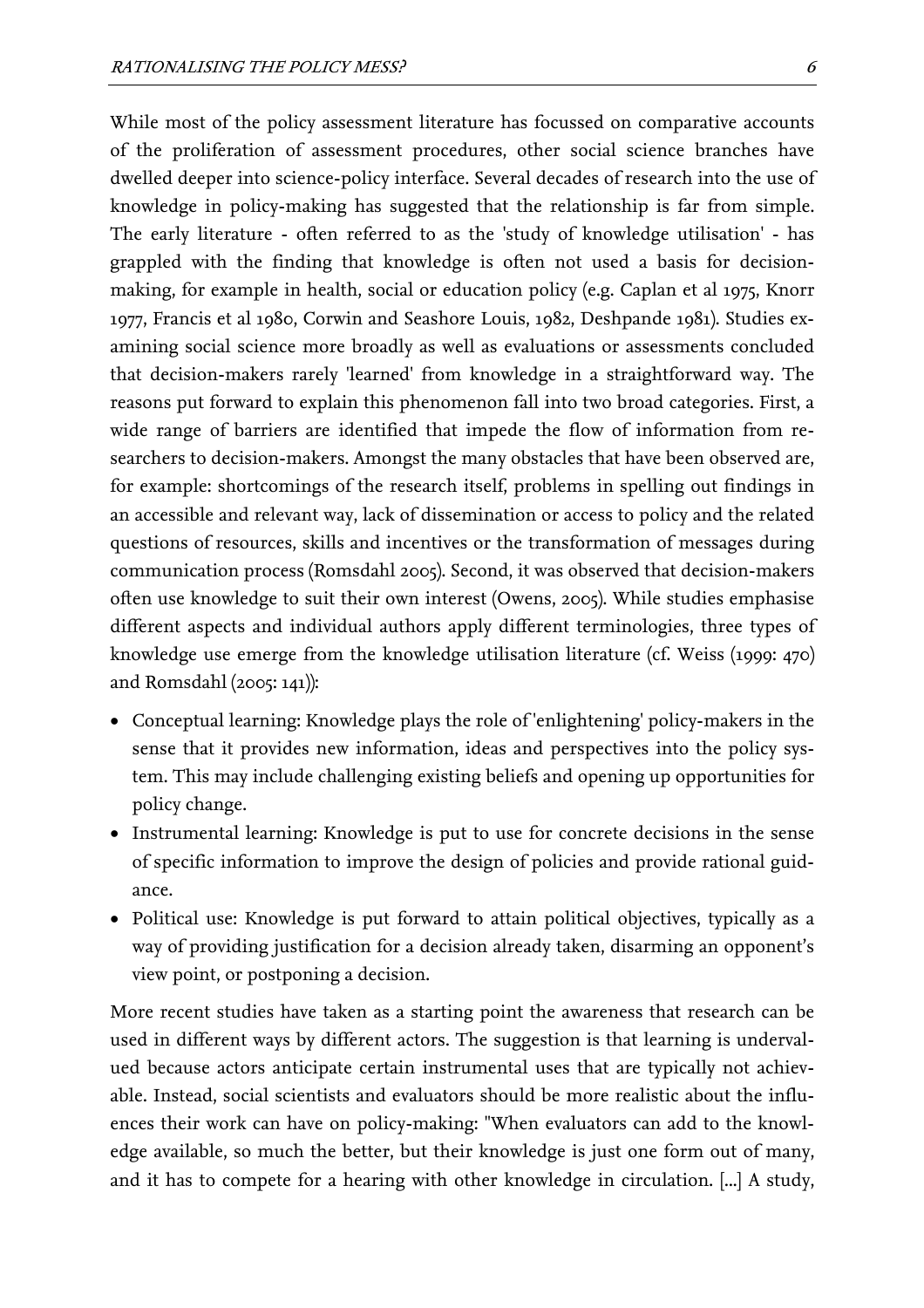however, large and competent, does not sweep all before it and impose a new formulation upon the policy-forming community" (Weiss 1999: 471). This has led to a more optimistic view that has tried to trace the more subtle long-term learning effects (for example Bulmer 1987, Anderson and Biddle 1991). These studies tended to find that assessments have an important role in policy formation but usually over the longer term. It has, however, been recognised that these slow effects can be extremely difficult to trace to the point of being 'invisible to the naked eye' (Weiss 1999).

Although the research presented in this paper follows a similar line of enquiry, it differs from the bulk of the literature cited above in that it considers the role of essentially internal assessment procedures. As ex ante policy assessment as defined here are directly undertaken or at least commissioned by the unit that are in charge of policy, the questions around barriers to knowledge dissemination play only a very small role. Our focus on internal assessments therefore allows us to focus on exploring the different uses of assessment knowledge and their determinants within the policy-making arena. Although our research has moved on from the more rationalist perspective of the earlier knowledge utilisation literature, their empirically based typologies of knowledge use remain valid and will be used to analyse the empirical material. 'Political use' will, however, be understood not as negative divergence from the rational model (i.e. the strategic misuse of information) but more neutral as a category that explores the extent to which knowledge has become an object of political negotiation.

In order to explore these types of use we focus on policy assessments undertaken or initiated by the administrative parts of government in three countries (Germany, Sweden and the United Kingdom) and in the European Commission. We have chosen these jurisdictions because, although all have adopted some form of policy assessment and a central coordinating unit (Radaelli & De Francesco, 2007), the systems vary in relation to formalisation, institutional set-up and overall orientation. For the sake of convenience we refer to them all as 'policy assessment'. We opted to focus on a selection of 37 policy cases which cover a broad range of policy sectors and types of policy intervention (e.g. regulations, strategies, economic instruments, see Table 1). The larger number of cases studied in the EU is due to the fact that the Commission's more transparent approach allowed us to carry out more cases using the same resources.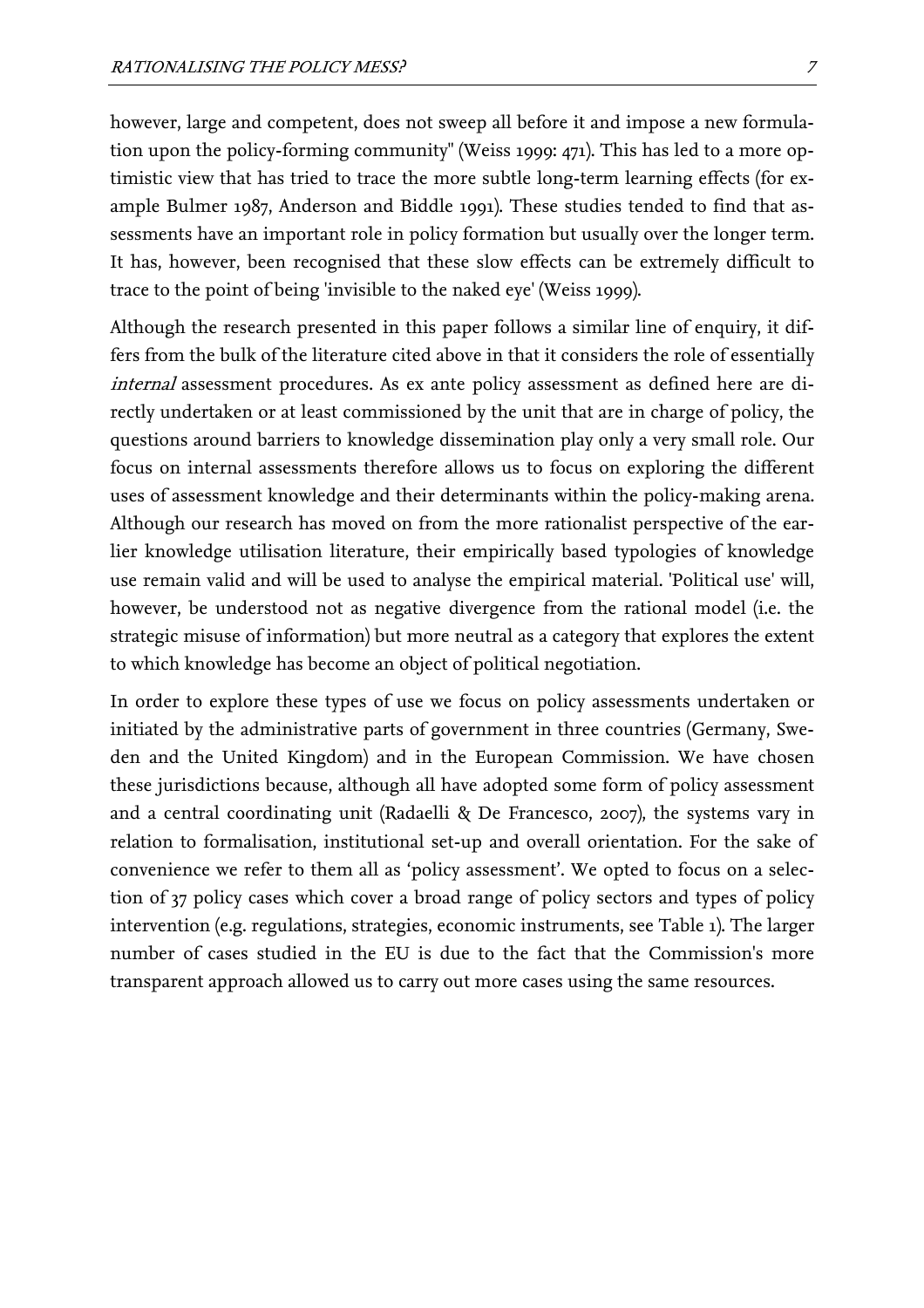| Cases analysed                         |                                                                                                                                                                                                                                                                                                                                                                                                                                                                                                                                                                                                                                                                                                                                                                                                          |
|----------------------------------------|----------------------------------------------------------------------------------------------------------------------------------------------------------------------------------------------------------------------------------------------------------------------------------------------------------------------------------------------------------------------------------------------------------------------------------------------------------------------------------------------------------------------------------------------------------------------------------------------------------------------------------------------------------------------------------------------------------------------------------------------------------------------------------------------------------|
| EU<br>(17 cases,<br>22 interviews)     | Groundwater Daughter Directive<br>$\bullet$<br>Framework Decision on the Principle of Availability<br>Capital Adequacy Directive<br>Communication on winning the battle against global climate<br>change<br>Framework Programme on Solidarity and management of Migra-<br>tion Flows<br>Environment and Health Action Plan<br>Directive on the retention of data<br>٠<br>Directive on legal protection of designs<br>Euro-Mediterranean Partnership Work Programme<br>$\bullet$<br>Regulation concerning the Visa Information System<br>٠<br>Recast of the Gender Equality Directives<br>Regulation on Timber Imports<br>Regulation on Sugar Reform<br><b>Rural Development Strategy</b><br>$\bullet$<br>Thematic Strategy on Air Pollution<br>Decision on FP7 for research<br>Directive on car taxation |
| Germany<br>(7 cases,<br>18 interviews) | Farm Premium Law<br>Genetic Technology Law<br>Flood Protection Law<br>$\bullet$<br><b>SEA</b> laws<br>$\bullet$<br>Federal Transport Infrastructure Plan<br>٠<br>2005 Climate Change Programme<br>Federal Airport Concept                                                                                                                                                                                                                                                                                                                                                                                                                                                                                                                                                                                |
| Sweden<br>(7 cases,<br>14 interviews)  | EC CO2 trading directive<br>Climate Change follow up study<br>Climate strategy<br>Public transport<br>Sustainable production and consumption patterns<br>Biofuels in transport sector<br>$\bullet$<br>Transport taxation                                                                                                                                                                                                                                                                                                                                                                                                                                                                                                                                                                                 |
| UK<br>(7 cases,<br>16 interviews)      | Landfill Allowances Regulations<br>Kyoto project-based mechanisms and the EU ETS<br>Data capture and sharing powers for the border agencies<br>National Lottery Bill<br>NHS (Pharmaceutical Services) Regulations<br>Working Time in Road Transport<br><b>Offshore Petroleum Activities</b>                                                                                                                                                                                                                                                                                                                                                                                                                                                                                                              |

Table 1: Policy cases analysed in the four jurisdictions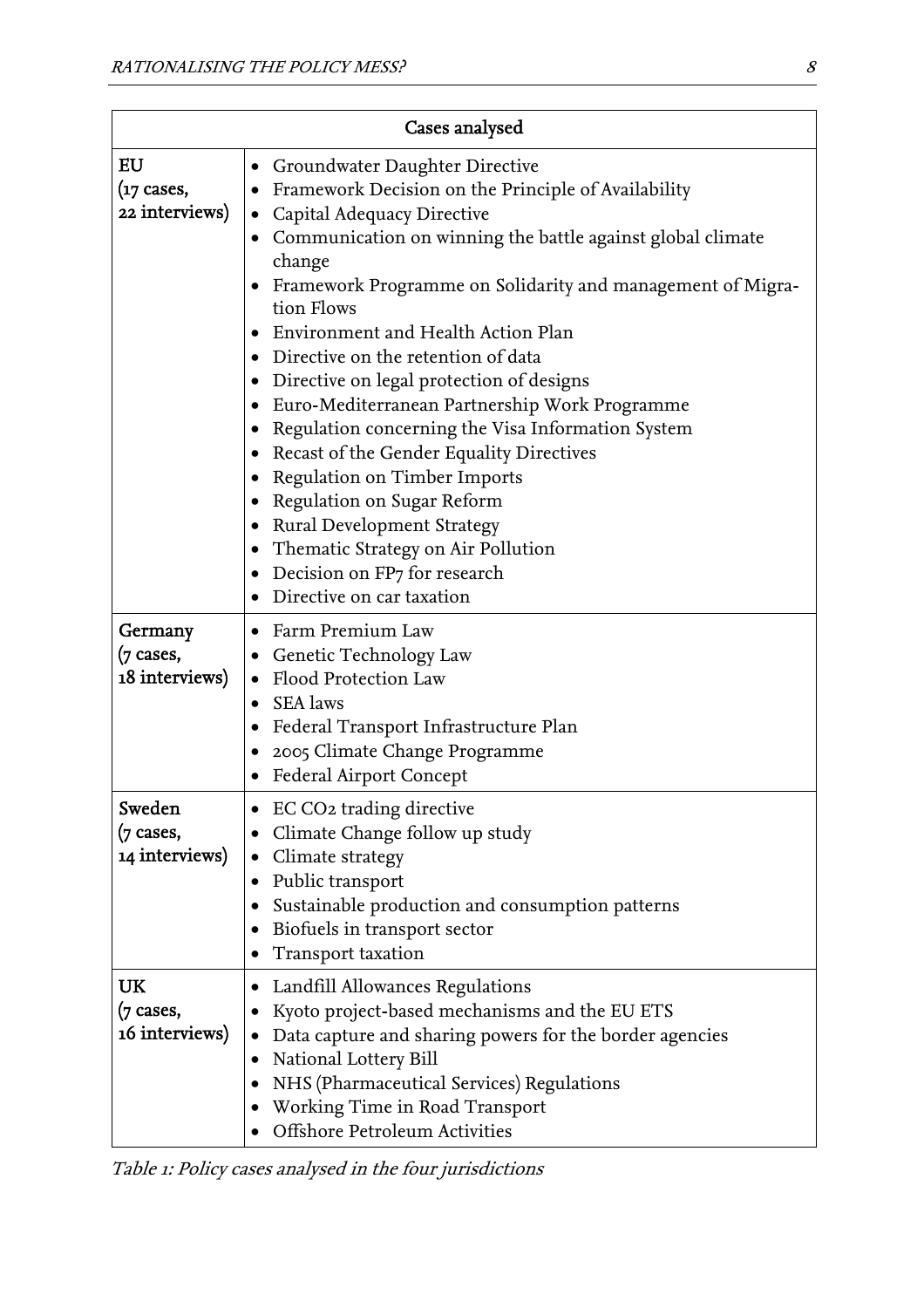For each jurisdiction, a study was completed comprising an analysis of the overall assessment system, its origins and objectives, recent reforms, guidance documents etc.. These drew on two principal sources of data. First *relevant documents* (guidance on assessment, assessment reports, draft and final legal texts, policy documents and relevant publications by external stakeholders) provided a broad basis for analysis. Second, tracing the creation and diffusion of knowledge in a multi-causal policy process could only be achieved through in-depth interviews with those at the centre of the processes. Semi-structured elite *interviews with desk officers* responsible for the policy in question were identified as a principal data source. Overall, more than 60 interviews were conducted, 19 interviews with 'generic' stakeholders (i.e. actors involved in supporting and/or promoting assessment, or with an obvious stake in the process e.g. NGOs), 43 desk officers (i.e. the officials that completed the assessments).

#### The use of assessment knowledge in practice

#### How is the role of assessment conceptualised?

In the *EU*, the prevailing system of policy level assessment is Impact Assessment (IA). This system was introduced in 2002 and combines elements of Sustainability Impact Assessment with ongoing efforts to develop better RIA. It only applies to major new policy initiatives. New guidelines and a set of technical and operational handbooks were launched in 2005 (SEC (2005) 791). The basic conception of the procedure is instrumentally-rational, based on the familiar linear steps (SEC (2005) 791). However, this is significantly attenuated in several key respects: First, the policy documents clarify that the policy assessment process should be "an aid to political decision-making, not a substitute for it" (SEC  $(2005)$  791: 4). The aim of the options analysis is put modestly: "This may then allow the conclusion to be drawn that one option stands out above the others." (SEC (2005) 791: 39). Second, the guidance draws attention to the limits of analysis, reminding desk officers to "flag up uncertainties and assumptions in the final… report" (SEC (2005) 791: 39). Third, the importance of the analysis process is emphasised and consultation with stakeholders is considered a vital part of policy assessment. Stakeholders are not limited to providing information on impacts, but should be allowed to express views on all stages of the policy assessment, including the nature of the problem and the objectives.

Policy assessment in *Germany* is formally referred to as 'assessment of the effects of law'. It is set up as a rather narrow, downstream assessment of legal, administrative and budgetary aspects of proposed new laws. Implementation is weak and comprehensive guidance was only introduced very recently. The requirements are briefly set out in the Joint Rules of Procedure of the federal ministries which essentially state that all significant effects of new laws have to be assessed by the lead ministry in cooperation with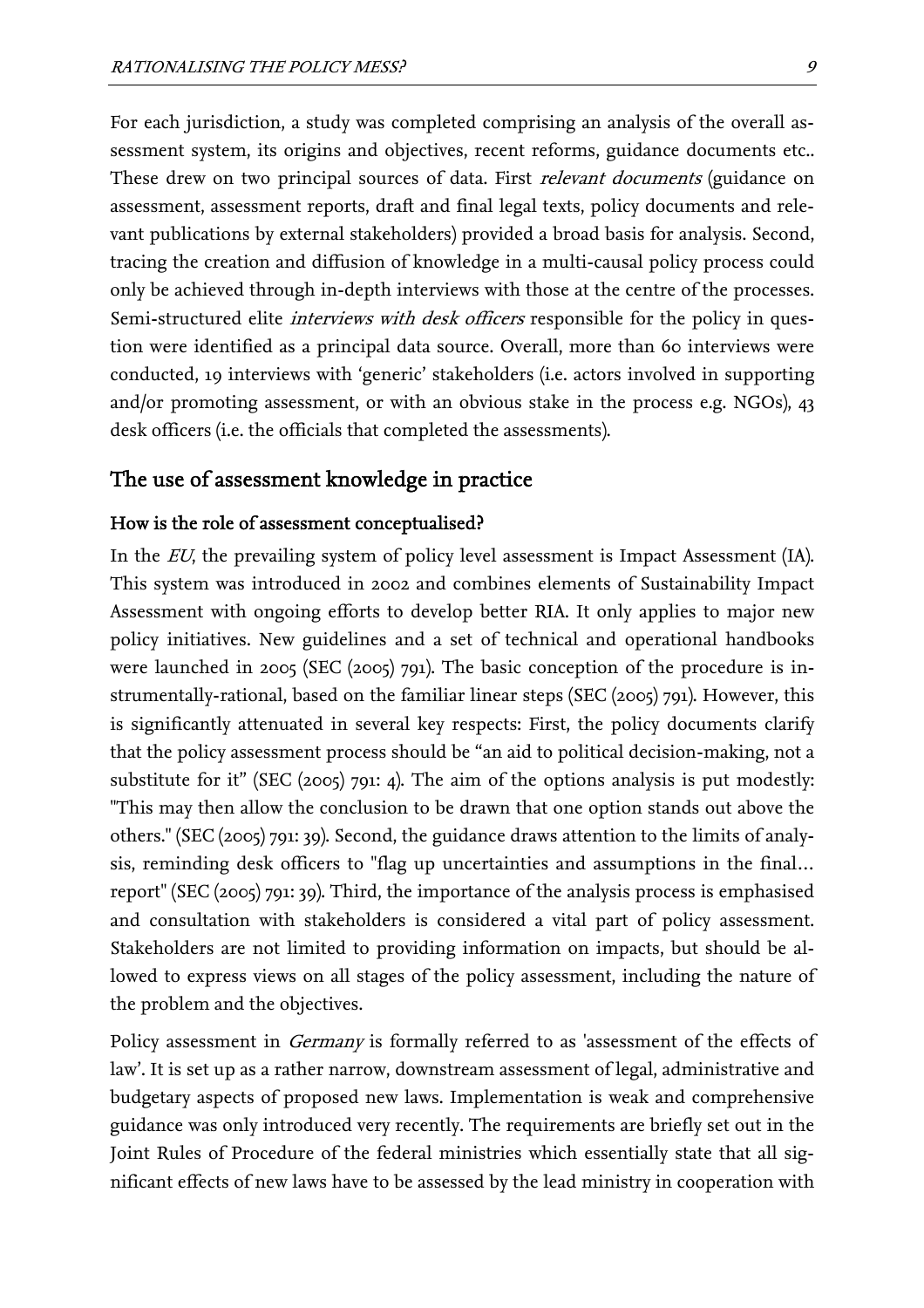other concerned ministries and with input from relevant stakeholders. Although the objectives remain implicit, the focus is on ensuring that the costs of the law or regulation are justified by its benefits. The stated aim is to 'identify the best regulation alternative' (BMI, 2006: 3) through nine successive assessment steps, with the core element being the 'assessment and comparison of benefits and costs'. Another indication of the rationalist conception of assessment in Germany is that guidance documents say almost nothing about the process of analysis. It is understood as an expert and knowledge-based process with a very small role for external actors. Stakeholders are only foreseen as passive providers of information about impacts.

Policy assessment in *Sweden* dates back to the 1970s, but the prevailing system dates from 1995. It is not linked to policy formation but is intended to function at the level of the implementing agencies. Although some provisions for assessment at the ministry level have been suggested, the more important arena for assessment and connecting knowledge to policymaking is the system of Committees of Inquiry. These committees are temporary bodies set up by ministries to comprehensively review the state-of-theart knowledge of the policy issues at hand and make proposals to the government. Each committee typically lasts for 1 to 3 years, creating more or less concrete proposals for strategies or polices. The official guidance sets out good practice, but does not give specific guidance, for example on methods and tools. The guidance conceptualises assessment as an instrumental process but this is attenuated. For example, the scope and focus of individual assessment is clarified by the specific instructions issued by the ministry 'client' vis-à-vis options and impacts to be considered. Furthermore, political parties are represented in all major committees, and final recommendations are negotiated politically. This means that it is less positivist in the sense that it does not make a strict separation between knowledge generation and political decision making.

In the UK, RIA is the main policy assessment system. This is centrally driven by the Cabinet Office. The system predominantly aims to serve the 'better regulation' agenda through producing an "assessment of the impact [on business, charity or the voluntary sector] of policy options in terms of the costs, benefits and risks of a proposal" (Cabinet Office, 2003: para. 1.1). The official guidance clearly conceptualises assessment as a rational and linear process (Cabinet Office, 2007)., although it emphasises that it should be a continuous process starting at the earliest stage of the policy making process. On the other hand, the guidance acknowledges that policy assessment should not be a purely expert-based activity. The aim of consultation is not just to provide relevant information, but also to increase transparency, public buy-in and participation (Cabinet Office, without date).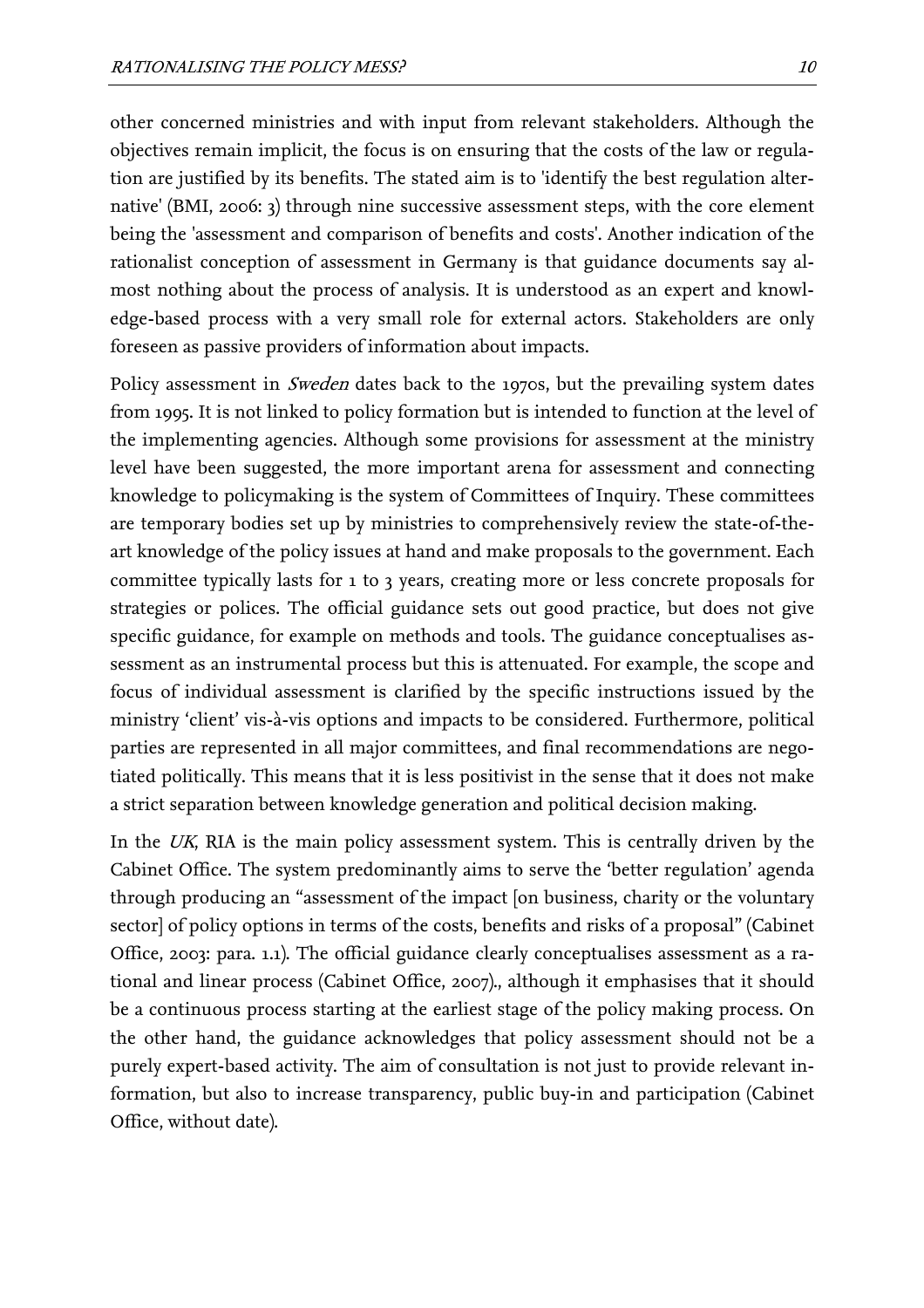#### To what extent does policy level assessment follow formal rules and guidelines?

With respect to the *EU*, although policy assessment has improved the transparency of European rule-making, it does not achieve the ambitious objective of basing policy decisions on robust, integrated assessment knowledge. Actual policy assessment practice is biased towards economic impacts and administrative costs. Unintended consequences and those in other policy areas tend to be neglected and the quality of analysis varies widely. Tool use is rather limited, with a focus on very simple tools such as checklists. The extent and quality of consultation varies from case to case, but often the perspectives included are from the established stakeholders who have been involved in the policy area before. Many - although not all - assessments justify policy proposals that are to a large extent already determined. Policy assessment is often therefore perceived as having a narrow purpose, namely that of informing the detailed policy design and achieving greater societal buy-in. Fundamentally different options (including the 'no action' alterative) are rarely considered, let alone explored fully.

In practice, the *German* procedure is only partially and often formalistically implemented. The framing tends to be extremely narrow; typically, it only addresses administrative costs, direct economic costs and price effects. In many cases, it is considered as an *['](#page-12-0)annoying duty*<sup>1</sup> that has to be met with minimal effort. Actual analysis is in some cases replaced by pre-set sentences, for example 'the costs cannot be quantified' or 'alternatives: none'. This minimalist attitude is, however, not universal. In a considerable number of cases, efforts are made - some times due to pressure from the Economic Affairs and Finance Ministries - to assess economic and administrative costs. Where this is done, the assessment tends to rely on figures provided by stakeholders, often remaining incomplete. There also appears to be a strong reluctance to include conditional or uncertain information. Although the exact timing varies, policy assessment is typically a one-off activity towards the end of the policy formulation process. The policy assessment documentation rarely contains any information about the way in which analysis was carried out, options rejected, parties consulted, underlying assumptions etc. Stakeholders are not usually involved except - in some cases - as a passive source of data. While policy assessment does not function as an *ex ante* policy assessment system, it should be mentioned that there are other, often extensive assessment activities which surround the policy-formulation process at federal level. The remain, however, outside the context of the formal policy assessment procedure, but are typically carried out in an *ad hoc*, informal, fragmented manner which is not transparent to outsiders.

In practice the generic guidance in *Sweden* plays a very minor role compared to the specific instructions given to each committee by the ministry. In most cases, the guid-

<span id="page-12-0"></span><sup>&</sup>lt;sup>1</sup> Interview no. 2, Germany, Environment Ministry.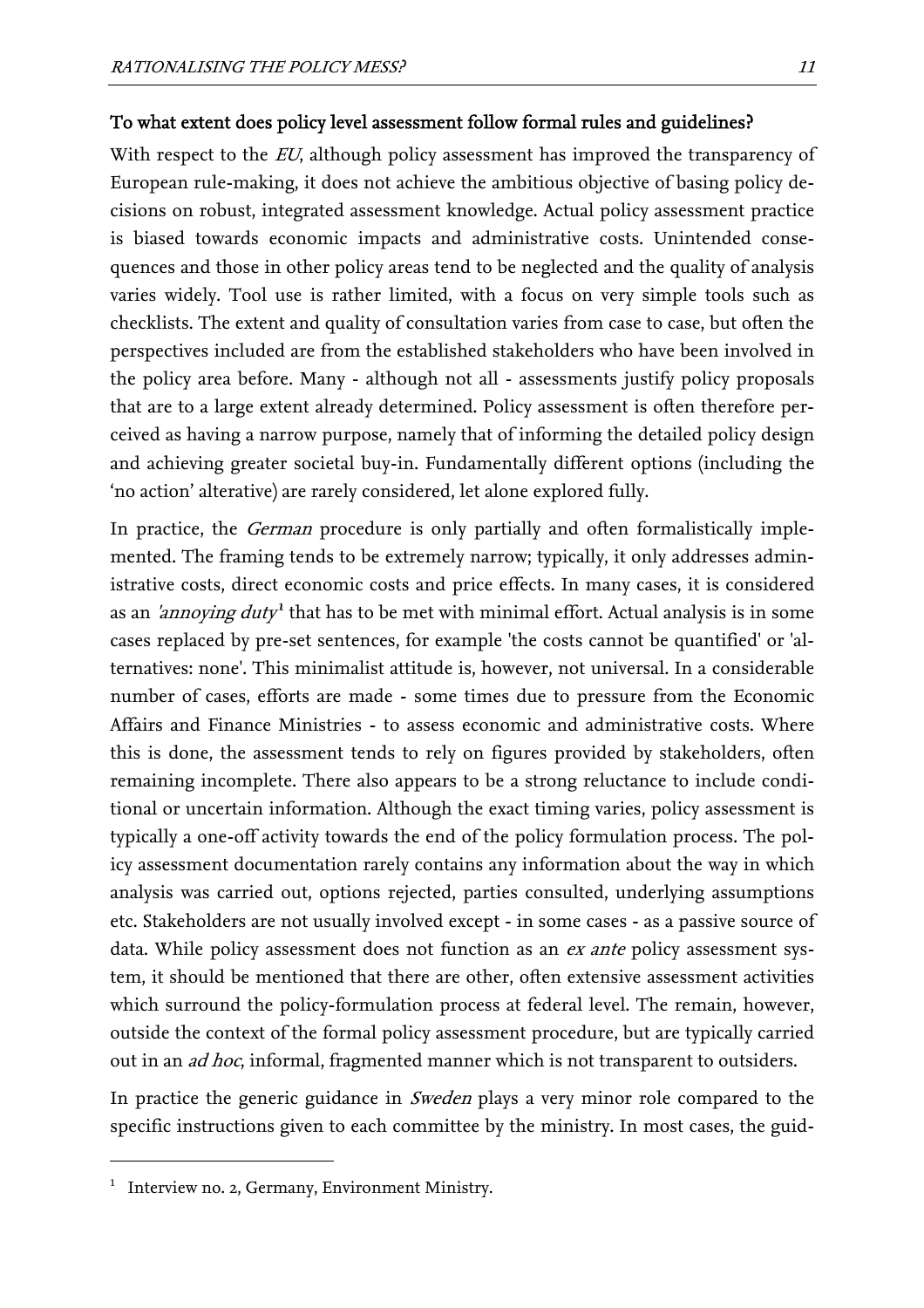ance is followed in the sense that each impact category is briefly assessed or at least mentioned, but they receive only minimal attention. The actual use of the 'Committee Handbook' is also low (Regeringskansliet, 2005). In practice, the specific instructions to the committees frame the assessment. This has a formal component; that is the publicly available written instructions issued by the government, and an informal one, that is the continuous contacts between the Committee secretariat and the ministry. There are few formal requirements regarding participation and consultations, methods or tools, or ways in which the committee results should be used. Weaknesses in these regards therefore cannot be attributed to an implementation failure. On the contrary, most committees appear to be very good on delivering what the ministry requests of them.

Our research confirms other critical accounts of the  $UK's$  policy assessment system, for example by the UK's National Audit Office (The National Audit Office, 2006) that while compliance with the requirement to produce policy assessment is high, and they remain narrowly focused on direct economic cost. There is a 'silo mentality' regarding different issues (e.g. environment, race, etc), but many desk officers also hold the view that the function of policy assessment is to justify the burden on business and citizens created by regulation. Narrowing the assessment to what are perceived to be a smaller number of critical categories provide a means of tailoring the assessment process to a department's core policy objectives and saves administrative resources. The policy assessment process is weak at exploring different ways of meeting a policy goal. In our sample, policy assessments did not radically change the overall direction of policy: "it is often squeezed in at the very end"<sup>2</sup>[.](#page-13-0) Consequently, policy assessments tend to contain a limited range of options, sometimes artificial constructions created to comply with the requirements: "often [this] is disguised by analysing different options which deliver similar results"<sup>3</sup> [.](#page-13-1) We found that informal consultation with key groups tends to occur before and in parallel with the public consultation process.

## Which function(s) does ex ante assessment fulfil in practice?

In many of the cases analysed, policy assessment in the EU engendered a certain degree of instrumental learning, but this was limited by the boundaries set by the problem definition and by previous policy commitments. The impact of assessment knowledge on policy design was very small compared to lobbying and political negotiations. One factor that limits the potential for conceptual learning is the narrow focus of the analysis because it means that policy assessment often confirms what protagonists know already. In nearly all the cases examined, policy assessment had little effect on stake-

<span id="page-13-0"></span><sup>&</sup>lt;sup>2</sup> Interview, UK "Case B"

<span id="page-13-1"></span><sup>3</sup> Interview, UK "Case E"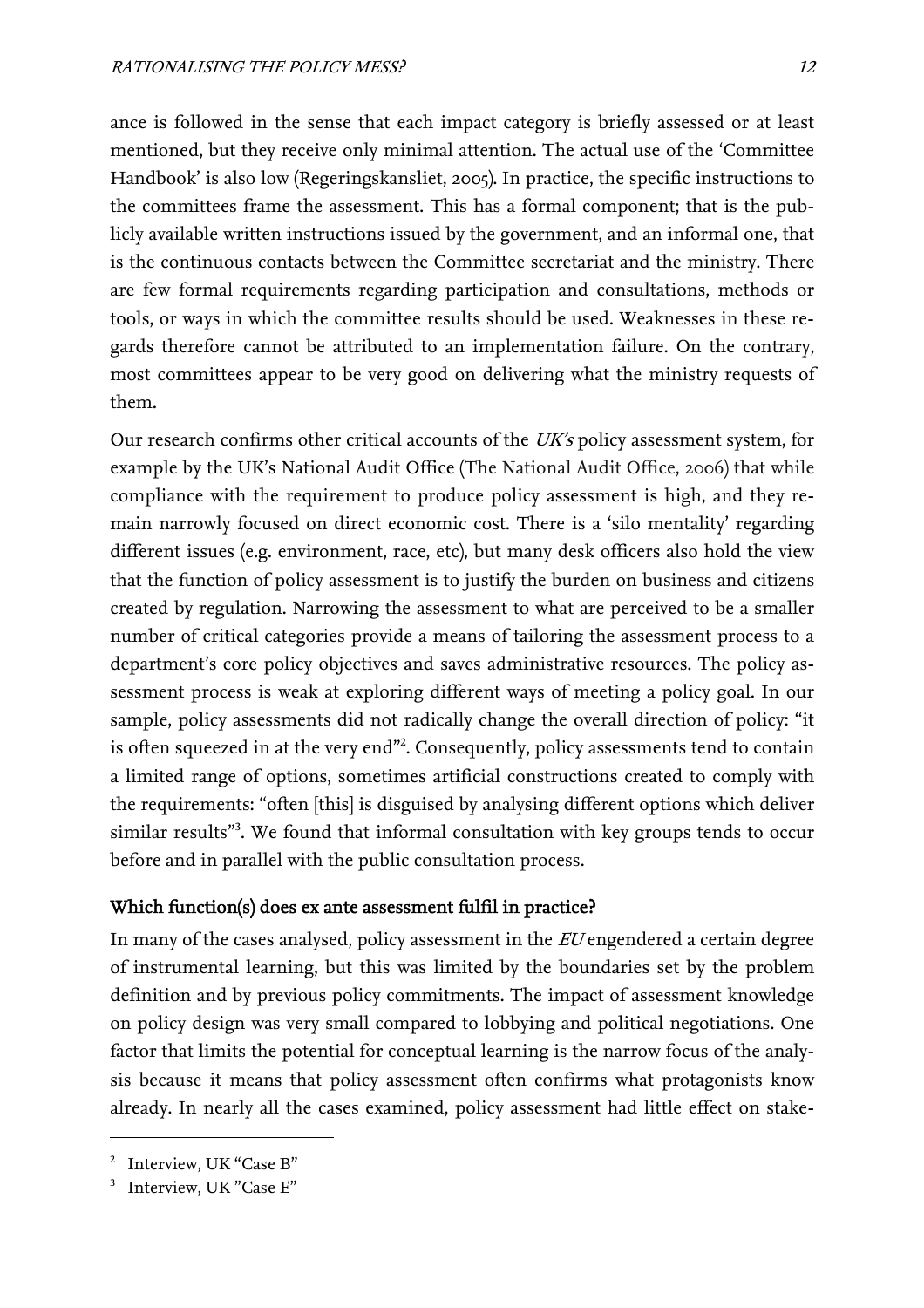holder positions. An element which favours the political use of assessment is the lack of data, particular if the impacts of the policy are played out on the national and regional level. The use of incomplete data sets and inevitable reliance on speculative assumptions can is some cases lead to contradictory results and more room for political use of knowledge. In some cases, data have to be obtained from actors - such as the industry to be regulated - which have an interest in a particular policy outcome. While the high transparency of the policy assessment system appears to have supported learning processes, it has also given interest groups the opportunity to engage in political use of knowledge. In several cases, lobby groups have consciously tried to influence decisions by contributing to the assessment, by criticising it or by providing alternative figures. Whether the comparatively inclusive policy assessment process has promoted consensus amongst stakeholders remains doubtful. In the most politicised cases, anecdotal evidence suggests that it may actually have led to more entrenched positions.

Very few resources are devoted to formal RIA in Germany and there is a high degree of political use of knowledge. Both the typically late timing of the policy assessment and also the way the results are presented suggest that it tends to be an ex post justification exercise rather than an activity that influences decision-making. This was confirmed by interviewees: 'The RIA is just a little hoop we have to jump through. [...] We try to assess the costs because we are required to do it.<sup>[4](#page-14-0)</sup> More interesting and varied is the use of the knowledge from informal assessment activities. In most cases, significant resources were devoted to external studies, workshops, expert groups or internal analysis. These activities tended to result in instrumental learning, mostly about the detailed design of the policy. Conceptual learning in the sense of a more fundamental re-thinking only occurred in one of the seven cases. Political use of knowledge by the lead ministry as well as by other ministries and external stakeholders could be observed in the majority of cases. The interplay between science and policy is commonly neither purely instrumentally-rational nor purely political: *Scientific input plays an important role, but not* in a straightforward way. Everybody has their own researchers. There is a certain competition [about claims and research input], we use our own budgets to commission studies that substantiate the interests of the different ministries'<sup>5</sup>

In Sweden, most committees engage in comprehensive instrumental fact finding. There is a fair amount of both instrumental and conceptual learning among its members. In relation to actual decision-making processes, however, the knowledge is primarily used politically. This has several reasons: First, the instructions to Committees

<span id="page-14-0"></span><sup>4</sup> Interview no. 2, Germany, Environment Ministry.

<span id="page-14-1"></span><sup>5</sup> Interview no. 3, Germany, Environment Ministry.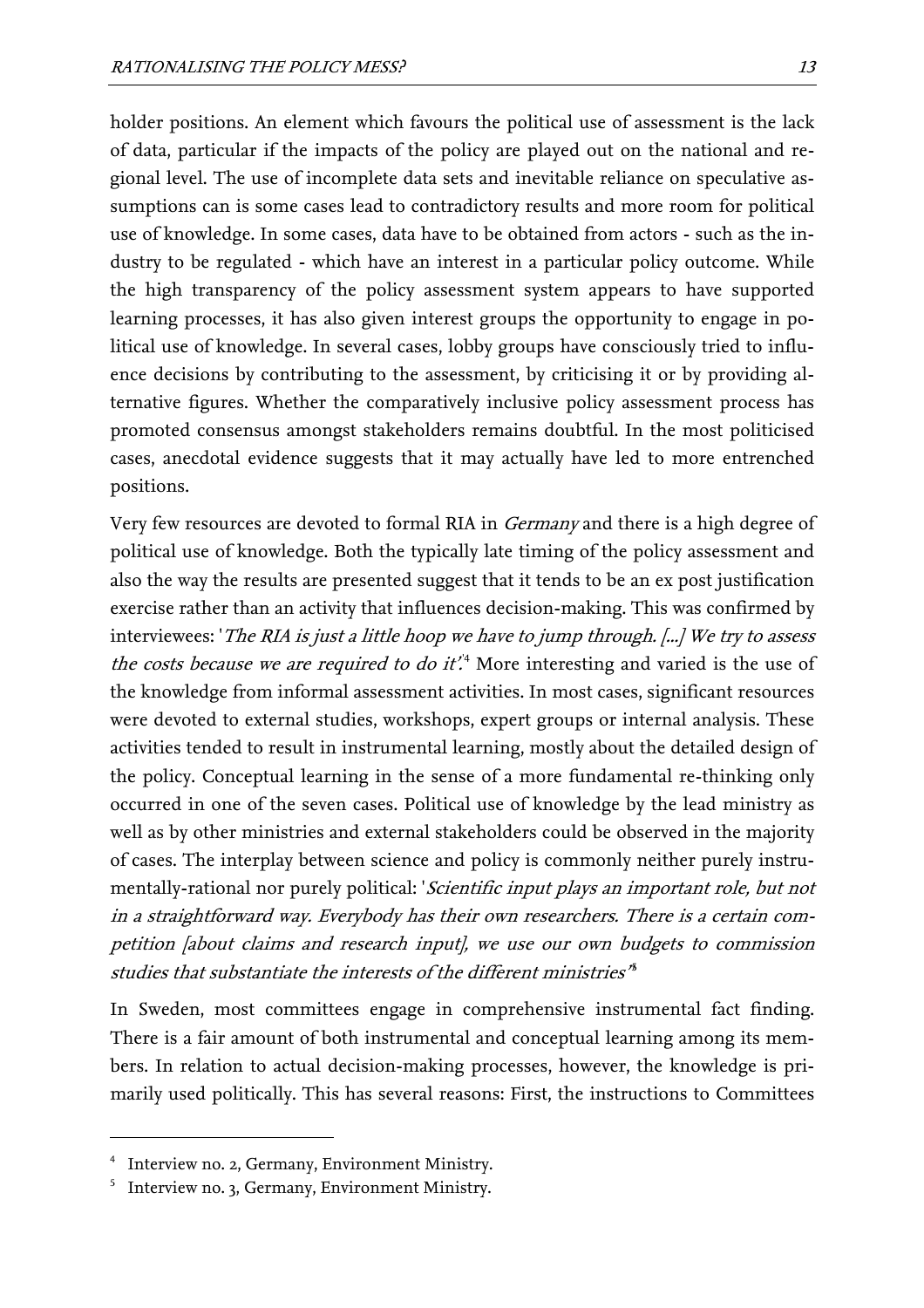are developed by the ministry in charge which means that problem framings, policy directions and key priorities are set out in advance. Second, the knowledge has difficulties 'creeping in'. The key function of the committee is not learning but to build a political consensus by navigating between established political positions. In 'parliamentary' committees, political negotiations between the political parties are the basis for the recommendations to the government, implying that they are already backed by a parliamentary majority. Agency officials and experts tend to be excluded from the final negotiations and proposals. In 'expert' committees where politicians are not directly involved, the political negotiation might take place after the ministry has received the proposals. Expert committees are also normally highly perceptive to the political context and anchor the proposals at the political level through continuous contacts with the political parties and the government. Hence in both parliamentary and expert committees, the political aspects of assessment knowledge use are even more accentuated in practice than the formal guidance implies. There is, however, variation over time within the process as the political dimension becomes stronger towards the end of the process. Our interviewees have reported very intricate political processes within and around the committees, including activities to influence outcomes by withholding of information, by scheduling committee inquiries after decisions had already been made politically, and by selecting expert members to ensure certain outcomes. At earlier stages, most committees engage in a relatively comprehensive and unbiased fact finding. The political bargaining between the political parties about what to recommend is, however, often disjointed from the assessment process.

In practice, the focus of the analysis on direct economic and administrative costs means that there is usually little or no scope for conceptual learning in *the UK*. Undertaking a comprehensive policy assessment is seen as too complex and time consuming. Policy assessment is also not used as an instrument to highlight and explore trade-offs, these are - on the contrary - rather downplayed. Major decisions are usually made politically and often before the policy assessment is carried out. Instrumental learning occurs in some cases, but typically only in relation to details. Political use is more dominant as the assessment of direct costs (and, to a lesser extent, benefits) often functions as a way of justifying and providing transparency about the impacts of the predecided policy. Moreover, "policy people are very risk averse and often choose the solution that is safest and most uncontroversial"<sup>6</sup> [.](#page-15-0) Both conceptual and instrumental learning are also limited by what some desk officers perceive as a rather artificial nature of policy assessments; i.e. that they require a formal assessment of (sometimes unrealistic) policy options even though in most cases the issues were already known about. There

<span id="page-15-0"></span><sup>6</sup> Interview, UK, "Case B"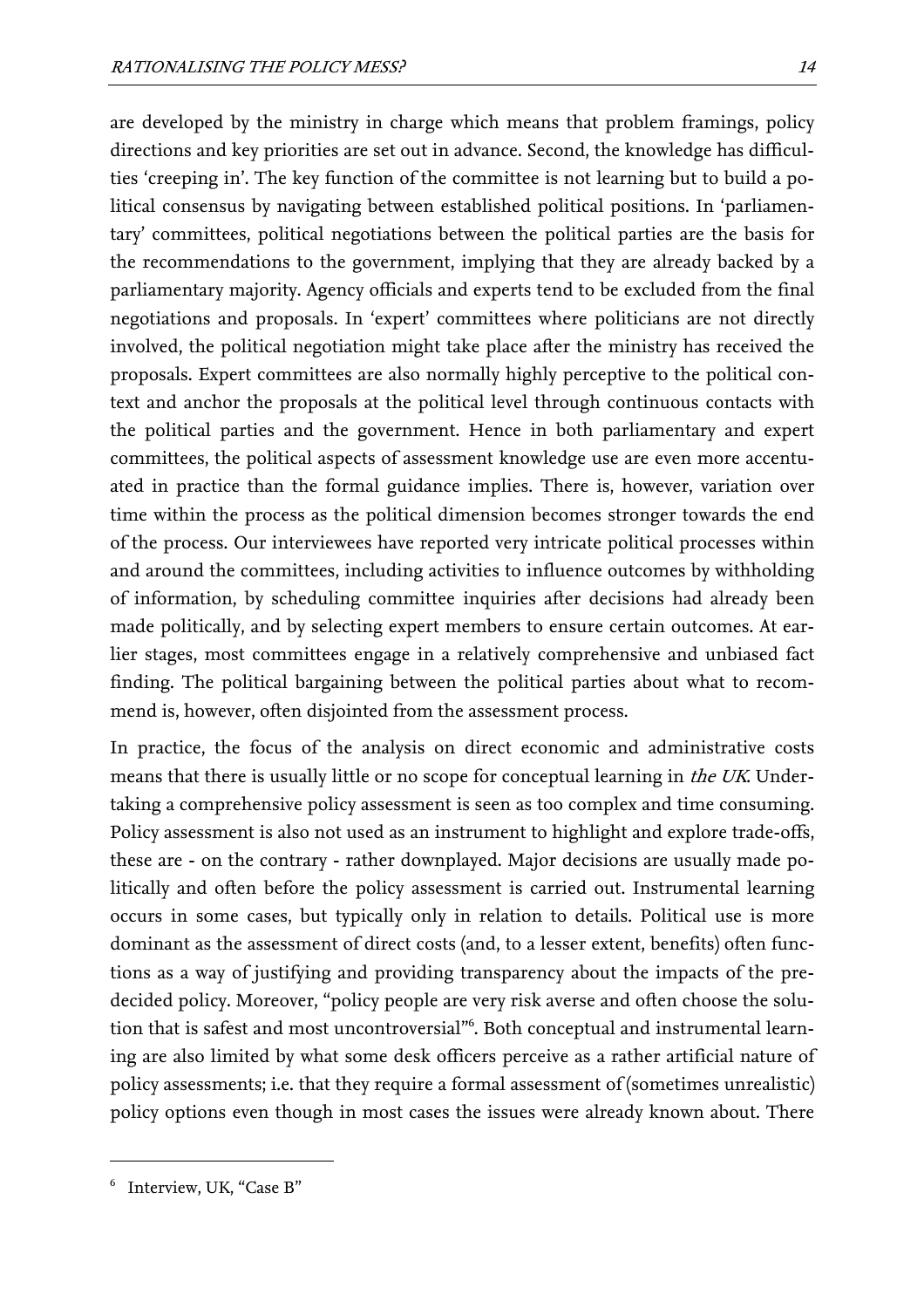is little evidence that stakeholders altering their pre-conceived positions based on policy assessments.

### What factors determine the function of assessment practice?

In the *EU*, we found that the Commission's policy assessment procedure broadly follows the instrumental-rational model, but that guidance documents promote a relatively process-conscious assessment approach which recognises the limits of rational analysis. On the other hand, we established that policy assessment practice does not usually conform to the ambitious goals in terms of scope of analysis and variety of methods. The involvement of stakeholders is somewhat limited, although it still goes much beyond practice in the other jurisdictions. We found a dominance of small-scale instrumental learning, some instances of political use of knowledge and several cases where policy assessment did not play any significant role.

There are several potential explanations for the apparent failure to widen the scope of assessment and using more diverse methodologies: First, there are inherent difficulties in analysing broader impacts. Even when policy units are willing to go beyond an analysis of direct costs, they are confronted with complexities, uncertainties, shortage of data and a lack of well-established assessment methods. This is reinforced by a riskaverse attitude of policy officials and a desire for quantification and monetisation of impacts. Second, the organisational culture which frames the work of the lead DG governs the focus of its assessments. Given the difficulties making clear causal links between policies and impacts, assessments focus on effects in key areas of departmental interests. Third, the availability financial resources, time and technical knowledge is a significant constraint. Fourth, some desk officers also see policy assessment as an inappropriate or unnecessary requirement, particularly in relation to specific issues and instruments. Hence the approach in these cases is predominantly about demonstrating that the policy assessment requirements have been completed. Fifth, many decisions are based on pre-existing legal or political commitments: "You don't sit down with a blanksheet".<sup>7</sup> Finally, the dominant political priorities - namely the concern about Europe's competitiveness - are shaping the focus of assessment. All those factors have limited the role of policy assessment in most cases to instrumental learning about narrow design options and implementation pathways. In some cases where the assessment was carried out at a late stage, it did not have any effect.

All these above factors contribute to a considerable gap between the prescribed policy assessment procedure and actual processes of assessment and decision-making. It concerns particularly the very limited ability of desk officers to actually assess impacts and

<span id="page-16-0"></span><sup>7</sup> Interview, EU, "Case E"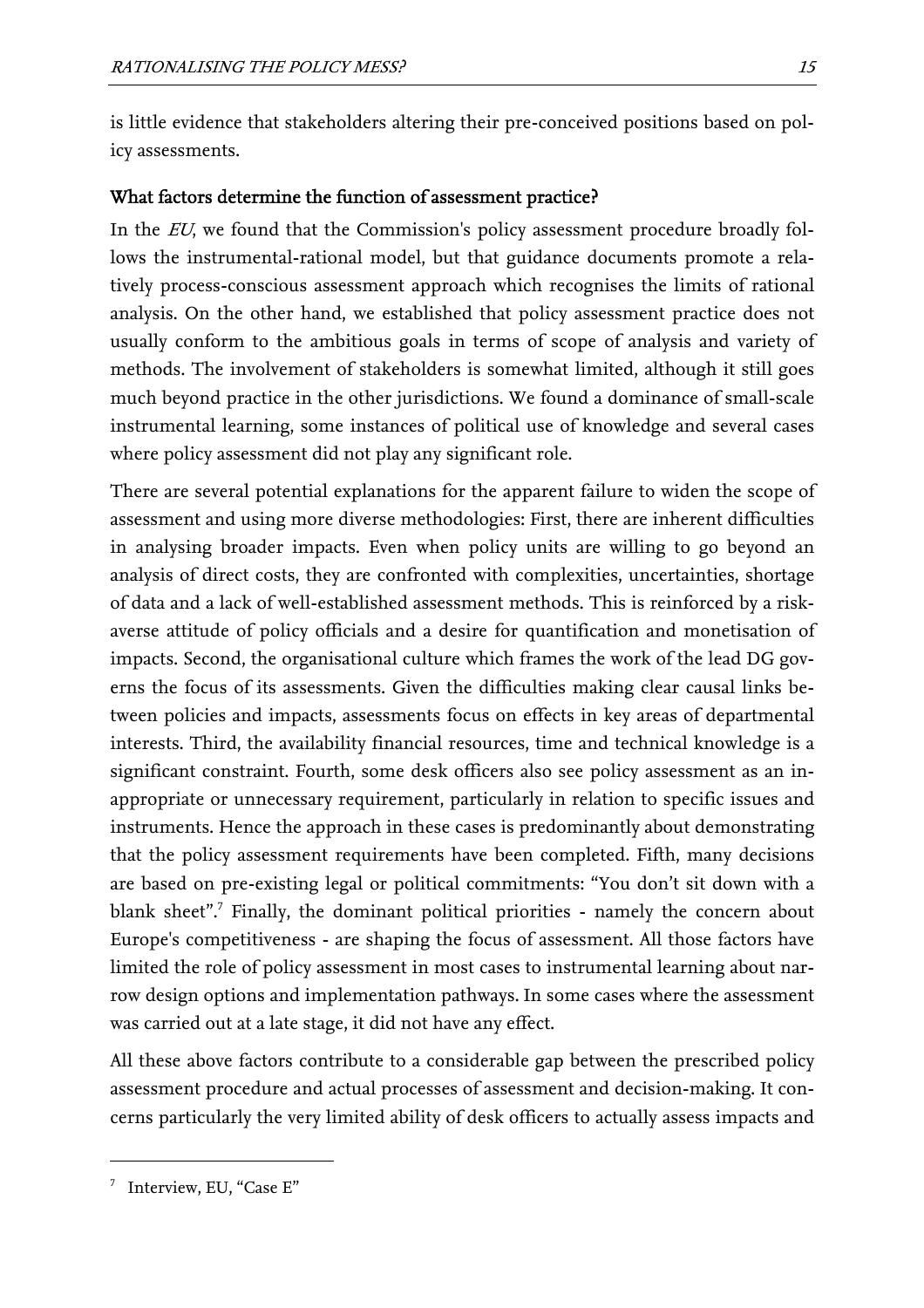the fact the prescribed process of an open options assessment contrasts with a much more constrained reality. In some cases, lack of knowledge and policy options is explicitly recognised in policy assessment reports. In other cases, the gap is rather concealed by assessing certain unrealistic options and by not being explicit about the limitations of analysis (e.g. assumptions and sensitivities).

In Germany, our analysis showed that the prevailing policy assessment procedure corresponds most closely to the instrumentally-rational model, but also that the implementation gap is particularly large. Formal policy assessment either produces little knowledge and or produces it for political use. This appears to have strengthened informal assessment activities that have taken over some of the instrumental learning functions that policy assessment is supposed to have.

A key reason for the weakness of formal policy assessment seemed to be that key actors do not have an interest in transparent assessment practices. Politicians often see policy assessment as restricting their discretion as ministers or parliamentarians. As changes to a proposed policy are commonly portrayed as sign of political weakness, ministers focus on defending the suggested measure from fairly early stages. Policy-makers in ministries tend to see it as counterproductive to their effort to push a legislative proposal through the legislative process. It seems plausible that this effect is particularly strong in the German political system. Major stakeholder groups with access to ministries also tend to benefit from informal processes. Some stakeholders also expressed reservations about being drawn into legitimising an assessment the outcomes of which may be unacceptable to them. Given these fundamental barriers, any formal policy assessment system would face resistance, but the research suggest that the rationalist approach of the current procedure adds specific problems. Most importantly, unrealistic ideals about the processes of defining objectives and exploring alternatives make desk officers uneasy and sometimes cynical about the procedure. While policy assessment understands policy as a rational problem-solving activity, the daily reality of the officials is one in which a political bargaining logic is very important (and in some cases dominant). The expectation that impacts can be anticipated and should be precise ironically leads to the effect that much relevant information is not included because it does not live up to this ideal. Finally, the lack of attention given to process issues can also be partly explained by the conception that policy assessment is a purely expertise-based activity. The lack of knowledge input and validation by stakeholders contributes to the low quality of policy assessment.

In *Sweden* we find that the formal guidance emphasises an instrumental role for the knowledge but also that the set up explicitly recognises the political dimensions in way that distinguishes it from the other jurisdictions. In practice, this political aspect is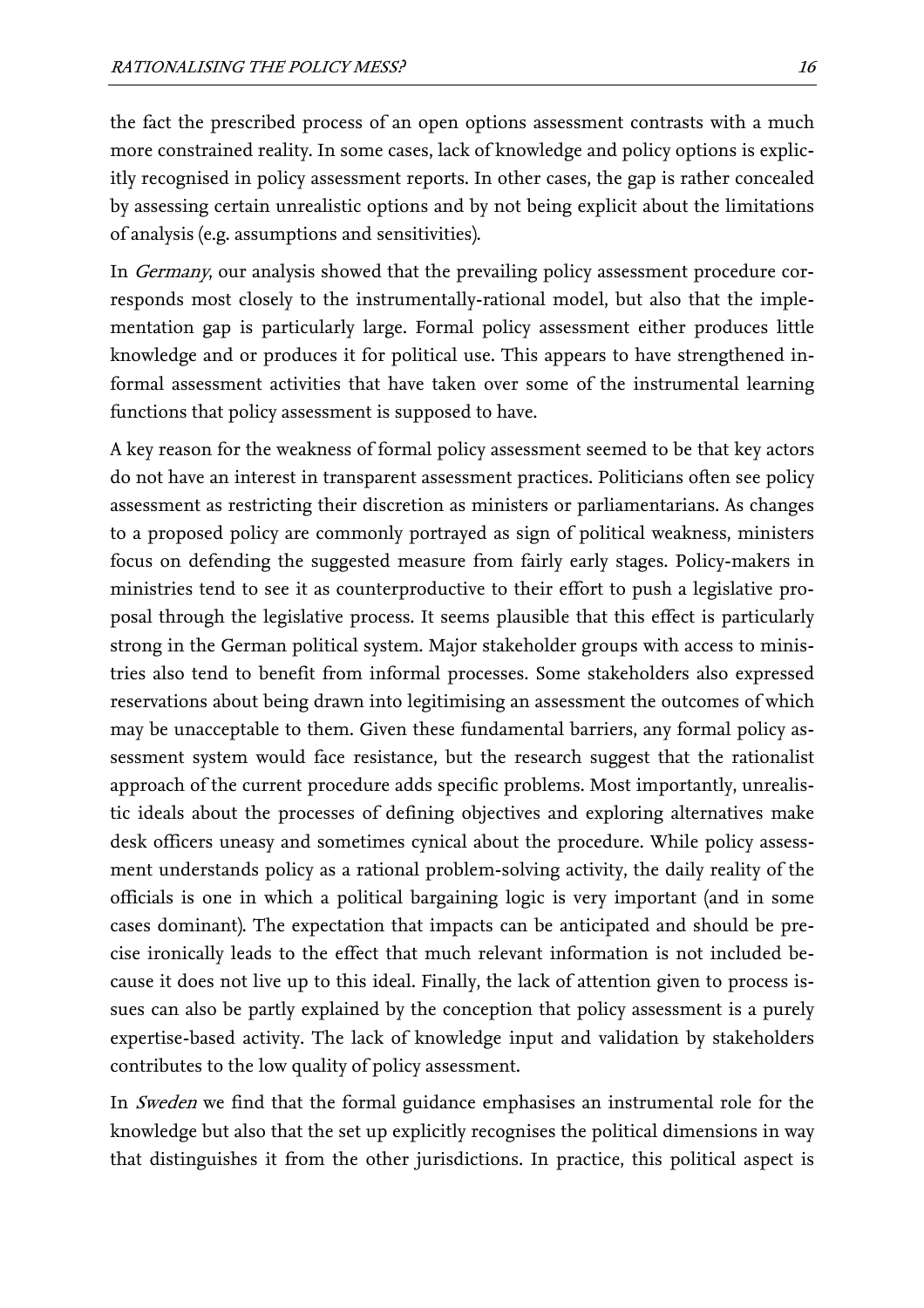even further accentuated. The instrumental and political uses of assessments that dominate the Swedish cases are strongly linked to the particular institutional arrangements surrounding the 'committee of inquiry' system. First of all, the institutional separation between the committee and the ministry creates a gap between knowledge and policymaking. Second, resource and time limitations clearly play in: in most cases, the resources available are too tight to allow broader explorations. Another factor is the strong framing of the assessment as a result of the ministry's organizational goals and the connected narrow selection of participants and their expertise. The written instructions and informal steering of the process precludes conceptual learning because it is so strongly geared towards political decision making, not learning.

However, it must be noted that the rules surrounding committees usually provide various stakeholders the opportunity to bring 'their' knowledge to the table, which opens for more political uses as well as learning between different interest groups. Indeed, as in Germany the political bargaining logic dominates committee processes more than the instrumental rationality that permeates the official guidance: even when committees are of 'expert' rather than 'parliamentary' types, they still need to anchor their proposals politically to ensure that it can sail through the ministry and parliamentary processes.

The Swedish experiences therefore suggests that the political uses cannot be clearly separated from conceptual uses: a fair amount of 'enlightenment' sometimes occur among the members of the committees as they are confronted with and forced to assimilate various stakeholder positions, knowledge and perspectives. As noted, the institutional separation between the committee and the ministry however constrains the wider uptake of this enlightenment. This institutional separation therefore presents both opportunities and risks.

Finally, in *the UK*, policy assessment follows a model of economic rationality, but the guidance emphasises the importance of an iterative and transparent process. Policy documents express a high level of confidence in the ability of economic analysis to help choose the 'best policy option'. Actual policy assessment reports, however, focus on impacts that can be easily quantified, thereby only giving a very limited view of costs and benefits that mostly fulfils a role of narrow instrumental learning. Political use of policy assessment knowledge largely occurs in the sense of legitimising decisions that have already been taken. In spite of extensive compliance with consultation requirements, stakeholders do not tend to engage with the assessment because of a (perceived or actual) lack of expertise and because policy assessment is not seen as having a major impact on decisions.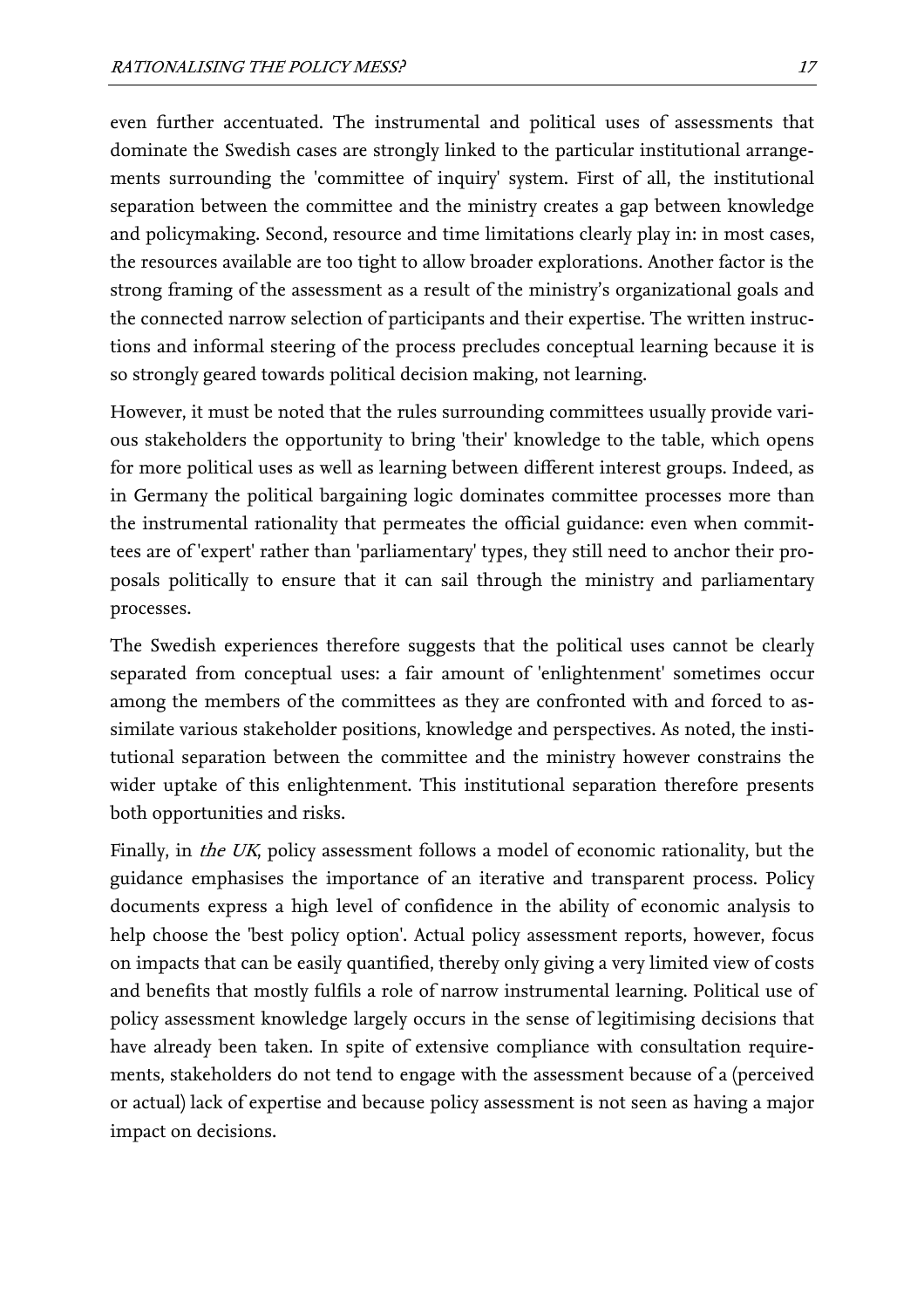The focus on economic impacts and administrative costs is a clear consequence of the dominance of the competitiveness paradigm in the UK. The Better Regulation Commission, which is located in the very heart of government and has the explicit and high level political support, promotes policy assessment as primarily a means to achieve the political target of reducing regulatory burden. Consequently, issues that by their very nature require varying degrees of regulatory intervention (e.g. the environment) risk being marginalised in the assessment process. In addition, in many cases the objectives are already defined by EU law or existing policies which are only slightly amended. In the case of significant new policies, the goals often derive from senior bureaucrats or from Ministers, who "try to make their names by proposing big regulations"<sup>8</sup>[.](#page-19-0) The result is that "[following an policy assessment] Ministers won't thank you if you don't come up with what they want"<sup>9</sup>[.](#page-19-1) The mismatch between the ambitions of policy assessment and the practice of policy-making is also obvious. Compared to the EU, however, policy assessment reports and desk officers are much more open about the fact that direct economic and administrative costs are the main focus of assessment.

## Conclusions

This paper set out to analyse whether the uptake of ex ante assessment of policies is capable of providing new opportunities for knowledge to inform processes of policy deliberation and learning. It also investigated how far the conceptualisation and use of policy assessment systems reflect different models of the use of evidence in policymaking. Despite considerable differences in administrative culture, institutional context and procedural design, the intended role of *ex ante* policy assessment in the four jurisdictions is actually broadly similar. All four aim to provide technical information to help policy-makers select the best policy option – i.e. an instrument to make policy more rational. Only in the case of the European Commission's IA system have postpositivist ideas left a noticeable impression on the assessment guidance, particularly in relation to processes and recommended methods. But how are these assessment procedures applied in the real world of policy-making?

The practice of policy assessment is contingent upon the political context. Assessment processes and outcomes vary both between and within the four jurisdictions. Overall, we have seen that knowledge serves a range of functions and that these functions frequently vary between actors and over time. With the exception of cases where there was no significant production of knowledge (because assessment was not done at all or done formalistically), ex ante policy assessment led to a significant degree of instru-

<span id="page-19-0"></span><sup>8</sup> Generic Interview No 1, UK

<span id="page-19-1"></span><sup>9</sup> Interview, UK, "Case E"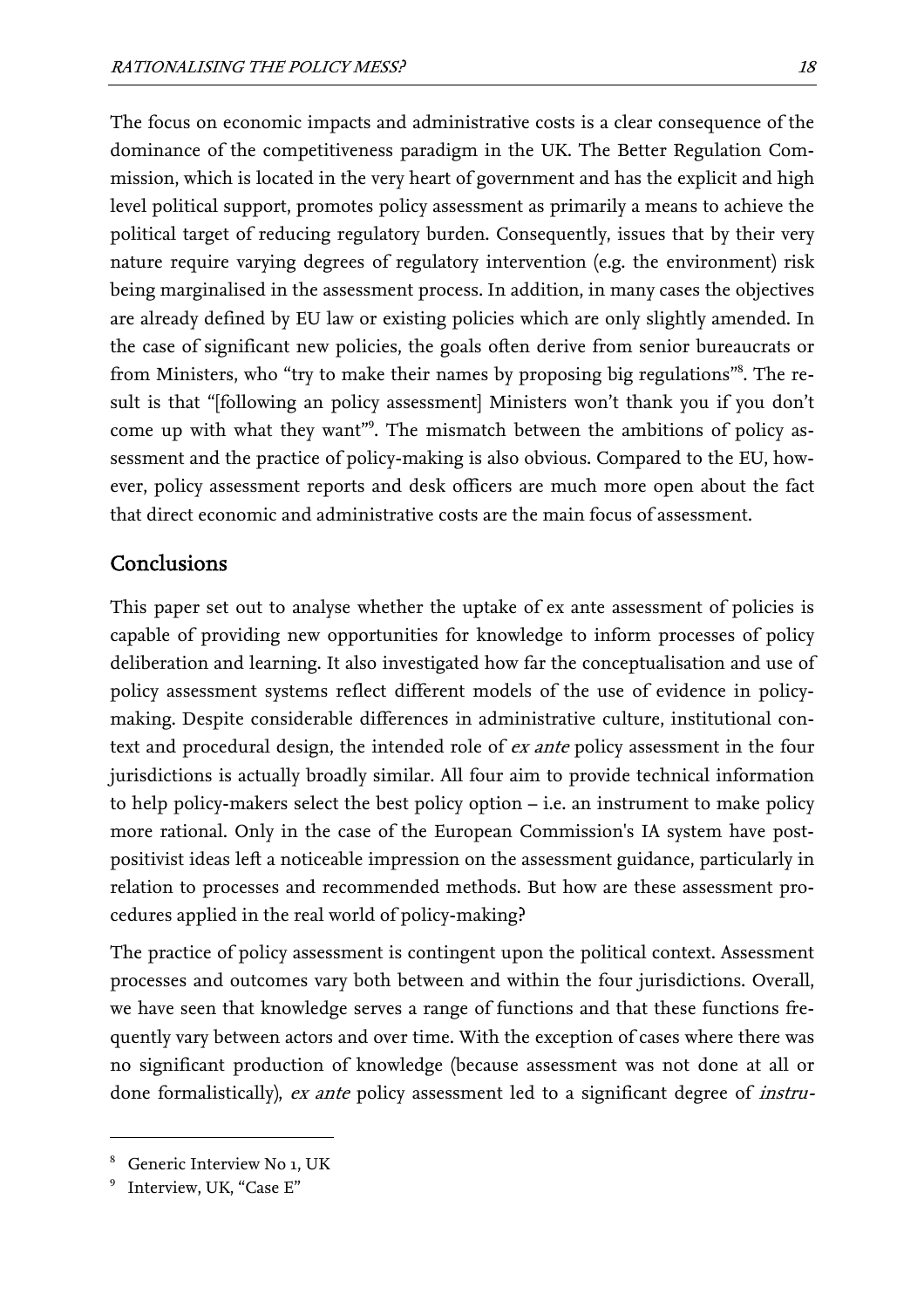mental learning. This normally concerned the detailed policy design and tended to be selective in the sense that it focused on achieving the desired political objectives at the lowest possible economic and administrative costs. This does not, however, imply that policy assessment achieves its aims of 'rationalising the policy mess'. Generally, we found that while these assessments informs policy designs at the margins, but it was the political context that dominated the structure and outcome of decision processes. In the large majority of cases, a range of constraints meant that the assessment procedure could not play the role of steering the decision-making process that is foreseen in guidance documents. The strength and type of constraints varied but tended to include political commitments, legal requirements, the positions of powerful stakeholders, public opinion and existing legal and institutional frameworks. If the policy choice was limited by these factors, administrations had little motivation to commit resources to an assessment of options and impacts. Consequently, assessments were then primarily used in relation to narrow policy design issues or to justify a policy.

While in some cases assessments have made contributions to broader policy change, we found few examples of *conceptual learning* where an assessment fundamentally challenged problem definitions or policy approaches. This can partly be explained by the narrow scope of assessment that tended to ignore unintended consequences and hidden or external costs. Particularly in Germany and the UK, the analysis tends to focus on direct economic and administrative costs, a conception that does not provide much space for reflections on problem framings, causal effects, alternative measures and so on. Furthermore, the examined assessments take place over relatively short time scales, typically ranging from a few weeks to one or two years. It is well-established in the literature that conceptual policy learning processes require more extended time frames.

Significantly we found a variety of more political uses of knowledge; indeed, enough variety to break the concept down into several distinct categories. Most common in the analysed cases was a form of use that could be termed *justificatory*. Here, the lead ministry uses the assessment report to justify a specific measure on the basis of its superiority over alternative courses of action and/or its positive cost-benefit ratio. This type of knowledge use is often criticised as it can be used to make the case for decisions that have been made on other grounds (e.g. special political or economic interests). On the other hand, it serves an important transparency function and is often defended by desk officers as a legitimate and necessary way of explaining a chosen course of action. Similarly, other actors (such as sector ministries or interest groups) often use or produce assessment knowledge for their political purposes, e.g. by putting forward cost estimates, reinterpreting data or assessing certain types of impacts that were not covered by the assessment. This type of *strategic use* of knowledge can also take legitimate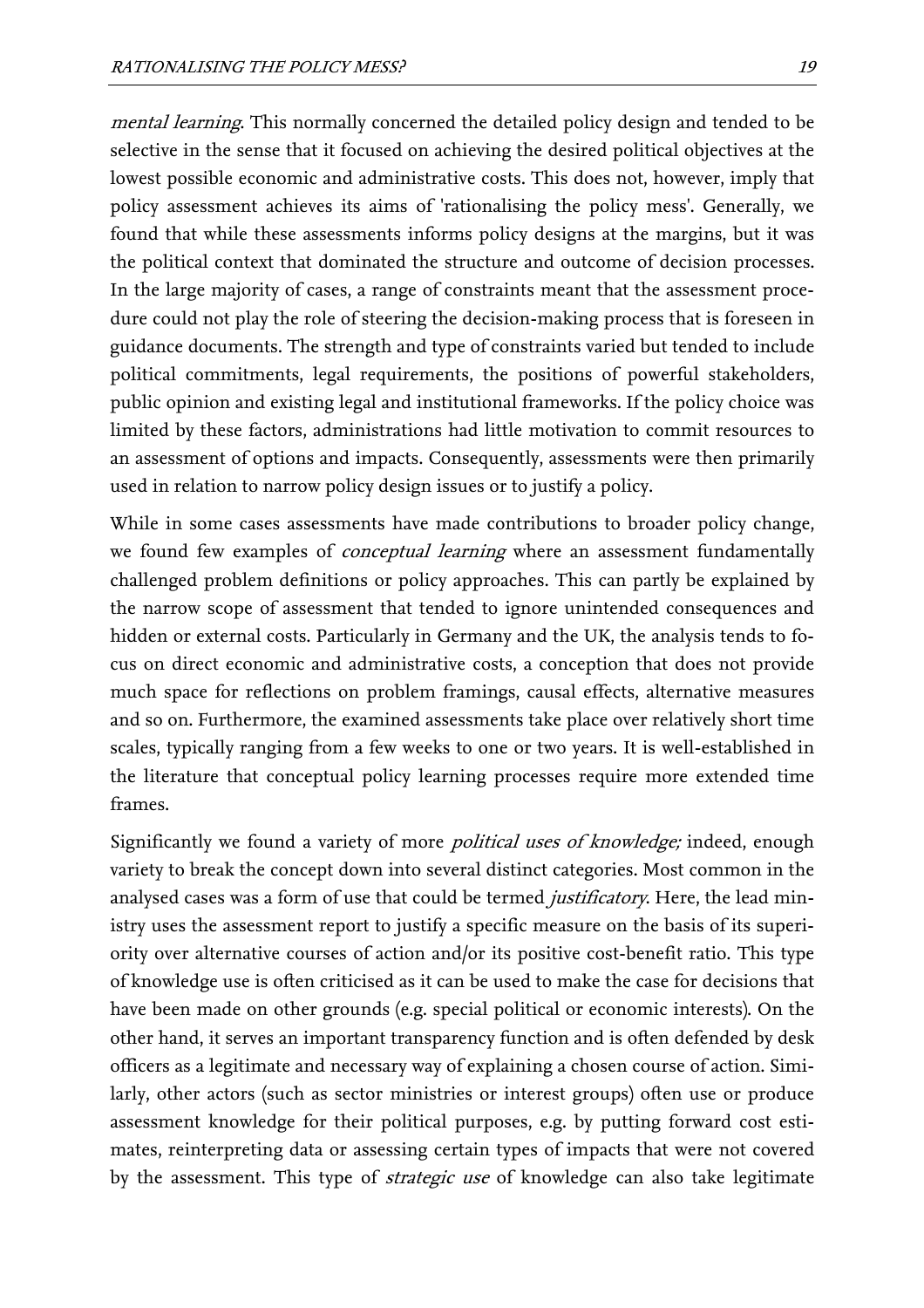forms of broadening the knowledge base as well as introducing undue bias through the conscious manipulation of evidence (e.g. in the form of overstating the costs of regulation). Strategic use tended to occur in relation to issues with high 'decision stakes' (Funtowicz and Ravetz, 1993). In some cases, assessment processes even became an additional venue for conflict. This was particularly the case if key actors had the expertise and information to engage in a factual discussion and if knowledge claims could be used to support their position. In other cases, however, we observed that assessment processes became largely irrelevant in the face of intense political controversy: 'Once the debate has become heated, stakeholders - us included- don't actually look at the factsanymore, but they fall into an adversarial pattern.<sup>10</sup> Interestingly, both officials and stakeholders often considered themselves as one of the more fact-oriented and 'rational' actors and accused other players of using research in a biased and strategic way. While this attitude may be part of the political game, it points towards a phenomenon of competing rationalities and blurred boundaries between science and policy, facts and norms. Finally, we also observed a few cases where the production and use of assessment knowledge also served to signal a political response to a perceived problem in the absence of actual policy measures (for example when these are considered politically, legally, financially or technically unfeasible). As the behaviour has commonalities the well-established phenomenon of symbolic legislation (see for example Dwyer, 1990), it can be referred to as *symbolic knowledge use*.

Although it has, as Owens *et al* (2004) predicted, been difficult to gather systematic evidence on this phenomenon, many of our cases suggest that the gap between the 'rational' conceptualisation of assessment, and the 'messy reality' of policymaking was in fact a barrier to learning. Put differently, we would argue that if learning occurred, this was *despite,* rather than *because of,* the instrumental conception of the procedure. We see at least three main indications of this conflictual relationship. First, the rational assessment model draws the attention of both desk officers and evaluators to the 'technical' elements of the assessment (for example the number of options studied, the degree of quantification, data sources and so on). A conceptual learning approach, in contrast, would be expected to draw attention to the process, framing and scope of assessment. The lack of reflection about which actors to be involved, at what stage and for what purpose meant that learning opportunities were often missed. Second, there was a notable reluctance to draw upon incomplete quantitative information or to use structured qualitative methods to describe impacts. This attitude can at least partly be explained by the positivist framing of policy assessment where precision, neutrality and comprehensiveness are the yardsticks. In practice, it leads to a narrowing down of as-

<span id="page-21-0"></span><sup>&</sup>lt;sup>10</sup> Interview no. 2, Germany, Environment Ministry.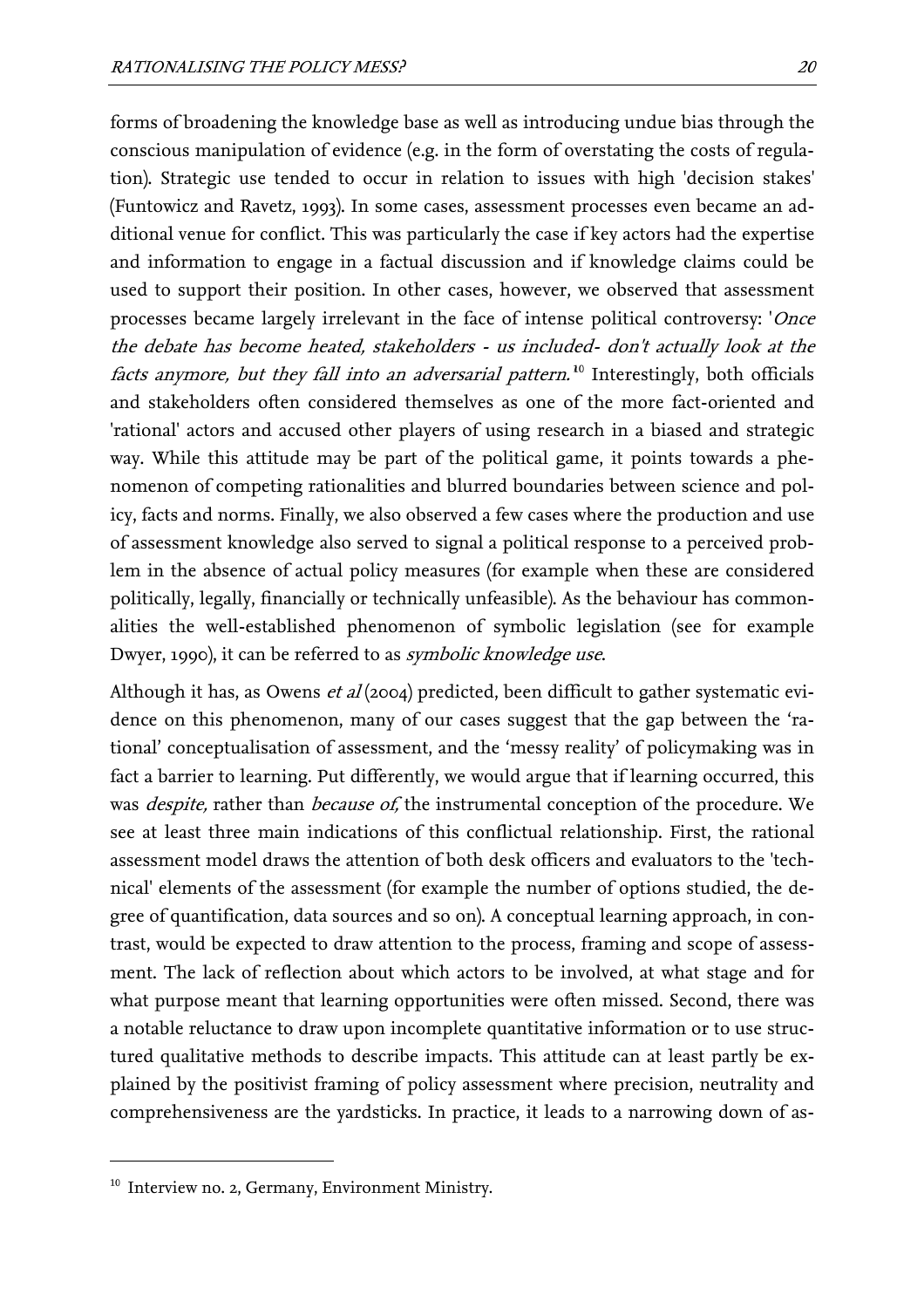sessment from a comprehensive approach to one focused on administrative and economic aspects which can be assessed fairly reliably. Third, assessment procedures and guidance documents do not help desk officers define their difficult role at the interface between science and policy. Instead, they uncritically assign them the role of scientists that make policy decisions more rational. As a consequence, many of the officials we interviewed felt uneasy about and frustrated with assessment procedures that - in their view - has sometimes little to do with the 'way things work in practice'. This led in some cases to a minimalist 'tick box' attitude and viewing the assessment procedure not as a decision support instrument but as a bureaucratic hurdle.

While the overall setting and structure of *ex ante* policy assessment mean that its potential to foster broader policy learning is likely to remain limited, a design of procedures that is more conscious of process and of limitations to knowledge should enable them to play a more important and positive role in policy-making. This paper has provided a start, but for the future, more longitudinal empirical studies will be required to better assess more subtle long-term learning effects. With time, we should be able to, if not rationalise the policy mess, at least establish the conditions under which evidence can play a more prominent and constructive role in political decision-making.

# Bibliography

- Anderson D S, Biddle B J, 1991 Knowledge for policy: improving education through research (Falmer, London)
- BMI, 2006, Arbeitshilfe Gesetzesfolgenabschätzung (GFA) [Guidelines for Law Effect Assess $ment$ /Bundesministerium des Innern / German Federal Ministry of the Interior, Berlin)
- Bulmer M, 1987 Social Science Research and Government: Comparative Essays on Britain and the United States (Cambridge University Press, Cambridge)
- Cabinet Office, without date, Better Policy Making: A Guide to Regulatory Impact Assessment (Cabinet Office, London)
- Cabinet Office, 2003 Better Policy Making: A Guide to Regulatory Impact Assessment (Cabinet Office, London)
- Cabinet Office, 2007 Impact Assessment Guidance (Cabinet Office, London).
- Cashmore M, 2004, "The role of science in environmental impact assessment: process and procedure versus purpose in the development of theory" Environmental Impact Assessment Review 24 403-426
- Caplan N, Morrison A, Stambaugh R J, 1975 *The Use of Social Science Knowledge in Policy De*cisions at the National Level: A Report to Respondents, (University of Michigan, Ann Arbor)
- Corwin R, Seashore Louis K, 1982, "Organizational barriers to knowledge use." Administrative Science Quarterly 27 623-640
- deLeon P, 1992, "The democratization of the policy sciences" *Public Administration Review* 5**2** 125-129
- deLeon P, 1997 Democracy and the Policy Sciences (State University of New York Press, Albany,  $N.Y.$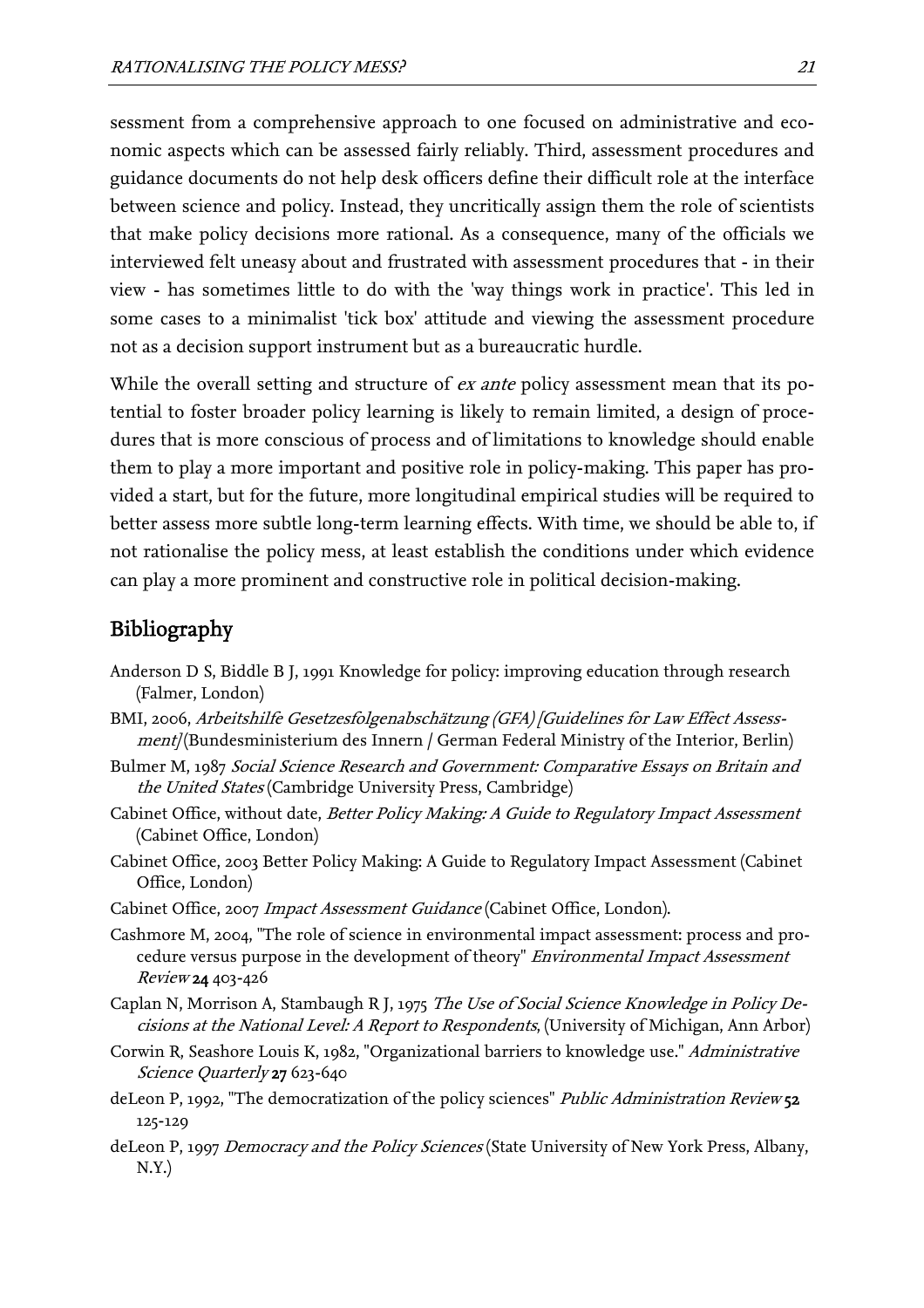- Deshpande R, 1981, "Action and enlightenment functions of research: Comparing private- and public-sector perspectives" Science Communication 2 317-330
- Dryzek J S, 1990 *Discursive Democracy: Politics, Policy, and Political Science* (Cambridge University Press, Cambridge)
- Dwyer J P, 1990 "The Pathology of Symbolic Legislation," Ecology Law Quarterly 17, 2
- Fischer F, Forester J, Ebrary I, 1993 *The Argumentative Turn in Policy Analysis and Planning.* (Duke University Press, Durham N.C.)
- Francis W L, King J D, Riddlesperger J W, 1980, "Problems in the communication of evaluation research to policy makers" Policy Studies Journal 8 1184-1194
- Funtowicz S, Ravetz J, 1993, "Science for the post-normal age" Futures 25 739-755
- Hill M J, 2005 *The public policy process* (Pearson Longman, Harlow ; New York)
- Jacob K, Hertin J, Volkery A, 2007, "Impact assessment and sustainable development: European practice and experience", in Impact Assessment for a New Europe and Beyond Eds C George, C Kirkpatrick (Edward Elgar, Celtenham)
- Kingdon J, 1995 Agendas, Alternatives and Public Policy (Harper Collins, New York)
- Kirp D, 1991, "The end of policy analysis." Journal of Policy Analysis and
- *Management* **11** (4) 693-696
- Knorr K D, 1977 *Policy Makers' Use of Social Science Knowledge: Symbolic or Instrumental?* Using Social Research in Public Policy Making. (C. H. Weiss., Lexington, MA, Lexington Books.)
- Lee N, Kirkpatrick C, 2004, A Pilot Study on the Quality of European Commission Extended Impact Assessment. Draft For Consultation" Impact Assessment Research Centre, Institute for Development Policy and Management, University of Manchester, 21 June
- Majone G, 1989 *Evidence, Argument, and Persuasion in the Policy Process* (Yale University Press, New Haven; London)
- National Audit Office, 2006, "Evaluation of regulatory impact assessments 2005-06", (London)
- Nutley S M, Walter I, Davies H T O, 2007, Using Evidence: How Research Can Inform
- Public Services (The Policy Press, Bristol)
- OECD, 1997 *Regulatory Impact Analysis: Best Practices in OECD Countries* (Organisation for Economic Co-operation and Development, Paris, Washington)
- OECD, 2004 Regulatory Impact Analysis (RIA) Inventory (Organisation for Economic Cooperation and Development, Paris)
- Owens S, Rayner T, Bina O, 2004, "New agendas for appraisal: reflections on theory, practice, and research" Environment and Planning A 36 1943-1959
- Radaelli C, 1995, "The role of knowledge in the policy process" *Journal of European Public Pol* $icy2159-183$
- Radaelli C M, 2005, "Diffusion without convergence: how political context shapes the adoption of regulatory impact assessment" Journal of European Public Policy 12 924-943.
- Radaelli C M, De Francesco F, 2007 *Regulatory Quality in Europe, Concepts, Measures and Pol*icy Processes (Manchester University Press, Manchester)
- Regeringskansliet F, 2005, "Utvecklingen av kommittéväsendet förslag från en arbetsgrupp inom Regeringskansliet, IR2005:009."
- Making for the Environment: Social and Behavioral Science Research Priorities Ed G D Romsdahl R J, 2005, "When do environmental decision makers use social science", in Decision Brewer and P Stern (The National Academies Press, Washington D.C.)